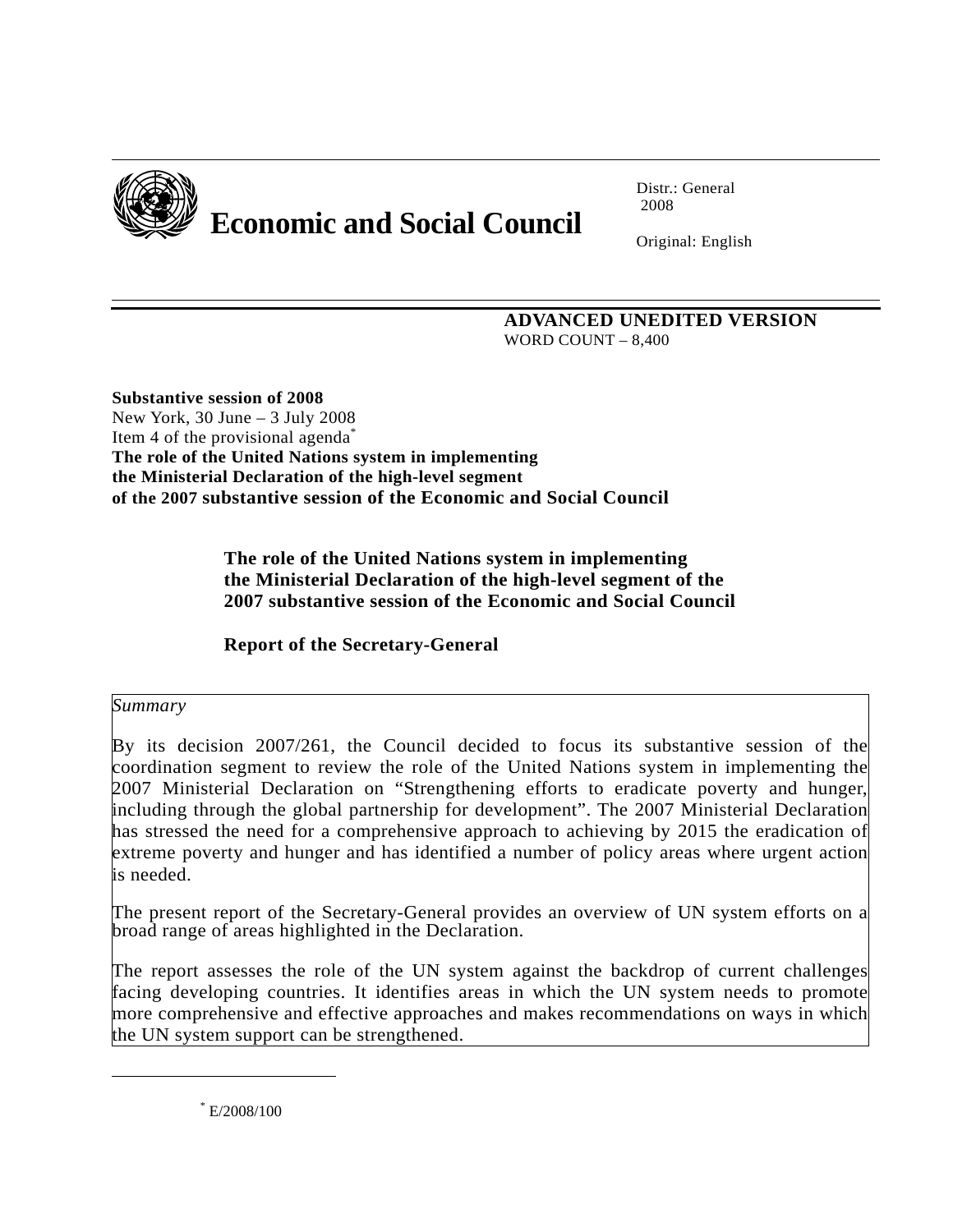# **Contents**

| <b>Background</b><br>I. |  |
|-------------------------|--|
|-------------------------|--|

- **II.** Introduction
- **III.** Overview of the UN approaches
	- A. Measuring and evaluating progress
	- B. Analytical support
	- C. Rural and agricultural development
	- D. Urban poverty
	- E. Employment
	- F. Sustainable development
	- G. Science and technology
	- H. Trade
	- I. Financing for development
- **IV.** Country-level experience and lessons learned for national and international interventions
- **V**. Conclusions
- **VI.** Recommendations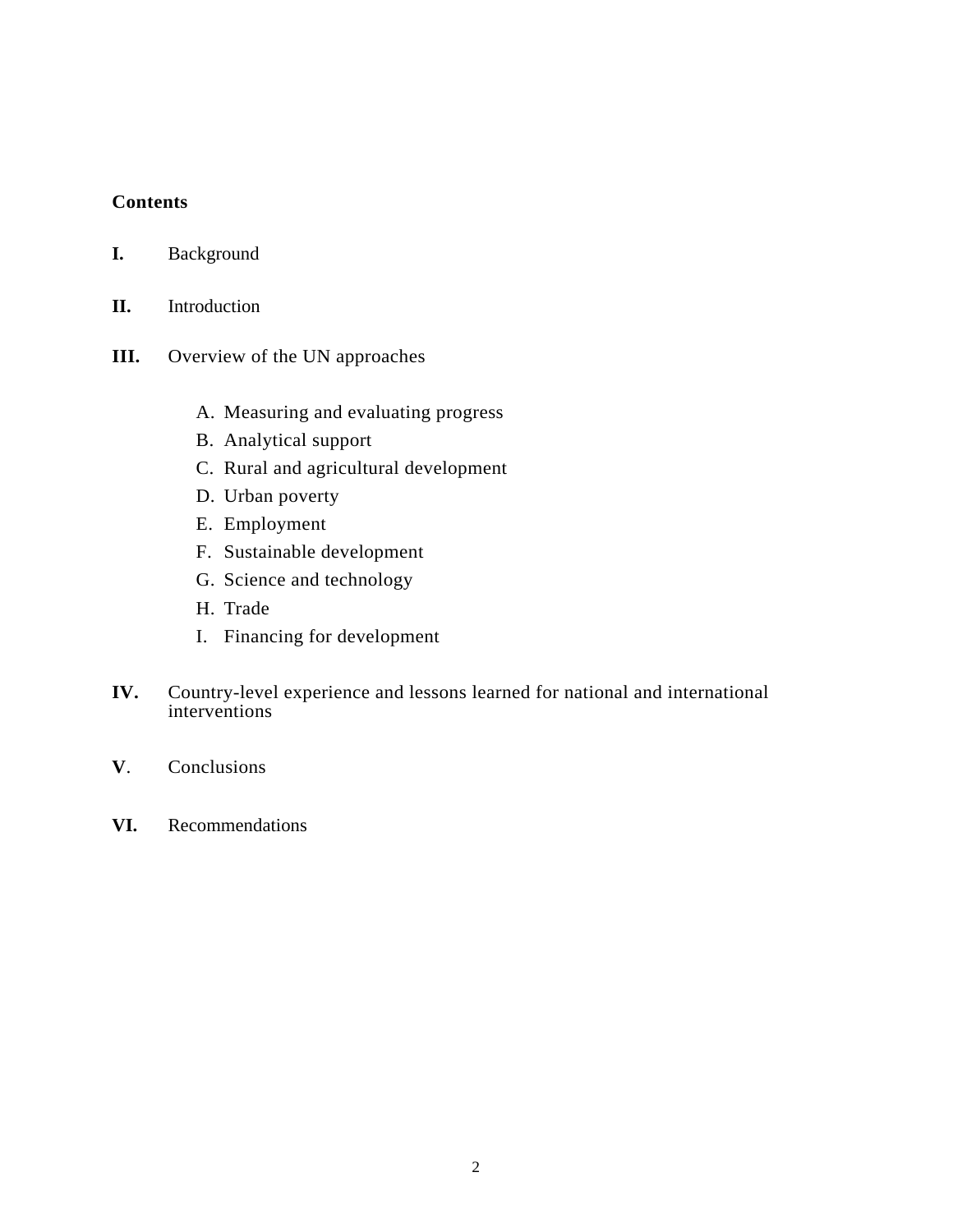### **I. Background**

**1.** With decision E/2007/261, the Council requested the Secretary-General to examine the role of the UN system in implementing the 2007 Ministerial Declaration on "Strengthening efforts to eradicate poverty and hunger, including through the global partnership for development".

**2.** The Declaration reiterated the multidimensional nature of the challenge against the backdrop of current and emerging challenges. It underscored that a successful approach to eradicating poverty and hunger cannot rely only on narrowly focused policy instruments and sector specific international support, but should be tied to a comprehensive national strategy to address poverty and hunger from a broad developmental perspective. In particular, it stressed the need to take action in a number of strategic areas to reduce poverty and hunger - such as rural and agricultural development; employment creation; enterprise development; sustainable development; science and technology, trade and financing for development. These were identified as key elements of a comprehensive propoor development strategy.

### **II. Introduction**

**3.** Substantive progress has been made to reduce poverty and hunger worldwide. This progress, however, has not been equally distributed. Despite greater national efforts, a number of factors still prevent progress in achieving the goal to eradicate poverty and hunger. The risks of mass poverty and food insecurity continues to loom over those who have graduated from the ranks of the extremely poor and hungry. Rapid population growth, changes in the demographic structure, continued land degradation, civil strife,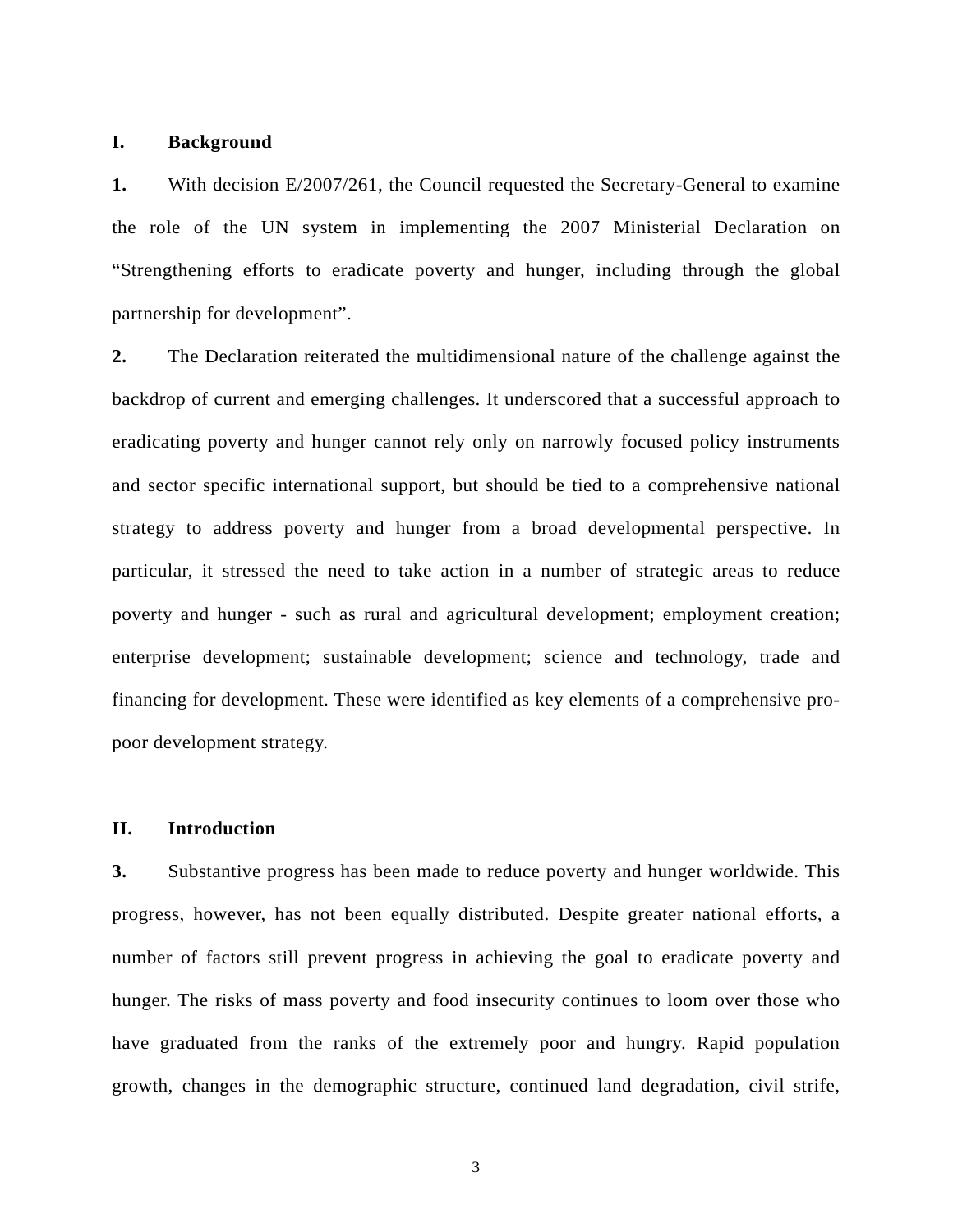natural and man-made disasters; climate change impacts; increasing commodity prices; global financial instability and slowing economic growth are adding to the national and global risks/challenges in achieving MDG1.

**4.** If present trends continue, population will reach 7.7 billion in 2020 with most of the increase occurring in the urban areas of developing countries. The ratio of rural population, however, will remain high in Sub-Saharan Africa and south and central Asia, at 58 per cent and 63 per cent respectively. Rapid population growth will strain already stretched natural resources, while the growing number of people in the working age groups looking for employment, especially in the rural areas of developing countries, will further induce urban migration.

**5.** Urban dwellers are expected to reach 4.2 billion by 2020, 77 per cent in developing countries. Rapid and unplanned urban growth is likely to increase urban poverty as more people will live in crowded slums and informal settlements. By 2030, people living in deplorable conditions in slums are likely to reach 2 billion, with urban poverty growing faster than rural poverty.

**6.** The rapid pace of urbanization and industrialization will worsen the problems of environmental degradation, climate change and energy shortage. Urban expansion is inevitably leading to encroachment on land, forests and watersheds. Unsustainable patterns of production and consumption have accelerated climate change and destruction of ecosystems. The increase in severe ecological shocks through drought, flooding and hurricane are destructive and impact most severely vulnerable countries and cities situated in costal areas, which have the least technological capabilities and infrastructure to adapt to and mitigate climate change effects. Energy shortages caused by rapidly increasing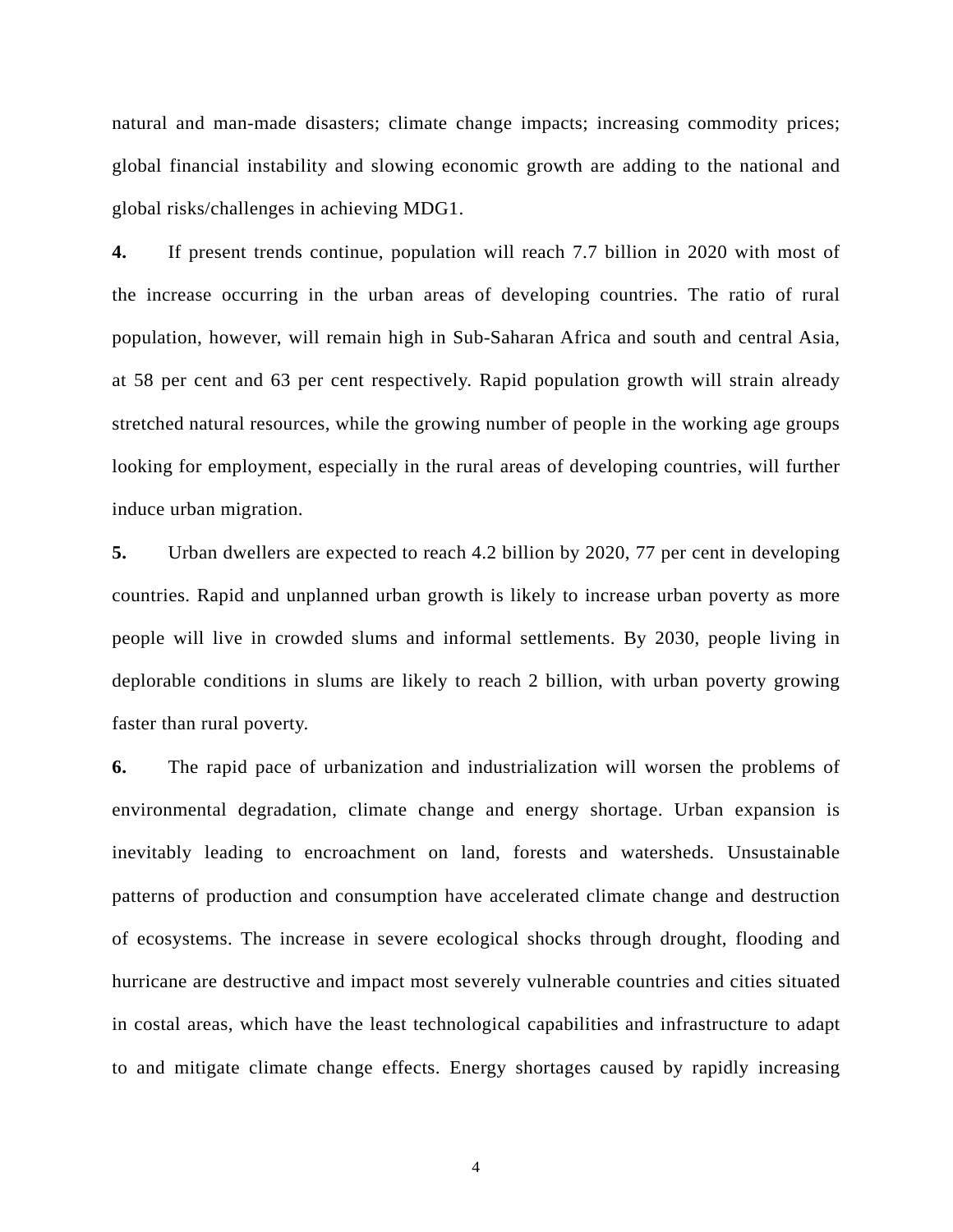demand have created significant new problems. Rising costs of crude oil, compounded with increasing demand for alternative sources of energy, such as bio-fuel produced from corn, are strongly influencing food prices, with significant impacts especially on poor countries, who are net importers of food and energy. Food aid emergency programmes and the UN agencies dealing with emergency food aid are finding that their budgets can support smaller actual deliveries.

**7.** The 2007 Ministerial Declaration has called for urgent action to promote effective and sustainable use of natural resources, increased agricultural productivity, nonagricultural sector development, creation of decent and productive jobs in agriculture and in the non-farm economy, and increased access to markets and financial services as integral elements of a pro-poor national comprehensive development strategy.

**8.** While national governments have the primary responsibility to formulate and implement such a strategy, the international community plays a critical role in expanding development opportunities for developing countries through supportive global programmes, measures and policies. In this regard, the 2007 Ministerial Declaration has underscored the importance of international support to: a) increase resources for development; b) build developing countries' capacity to formulate effective policies in response to their specific circumstances; and c) promote fair international systems for trade, finance, technology transfer, etc, that facilitate developing countries integration into the international economy.

**9.** The present report will examine the UN system's efforts to strengthen its role in line with the approach and policy areas identified by the 2007 Ministerial Declaration and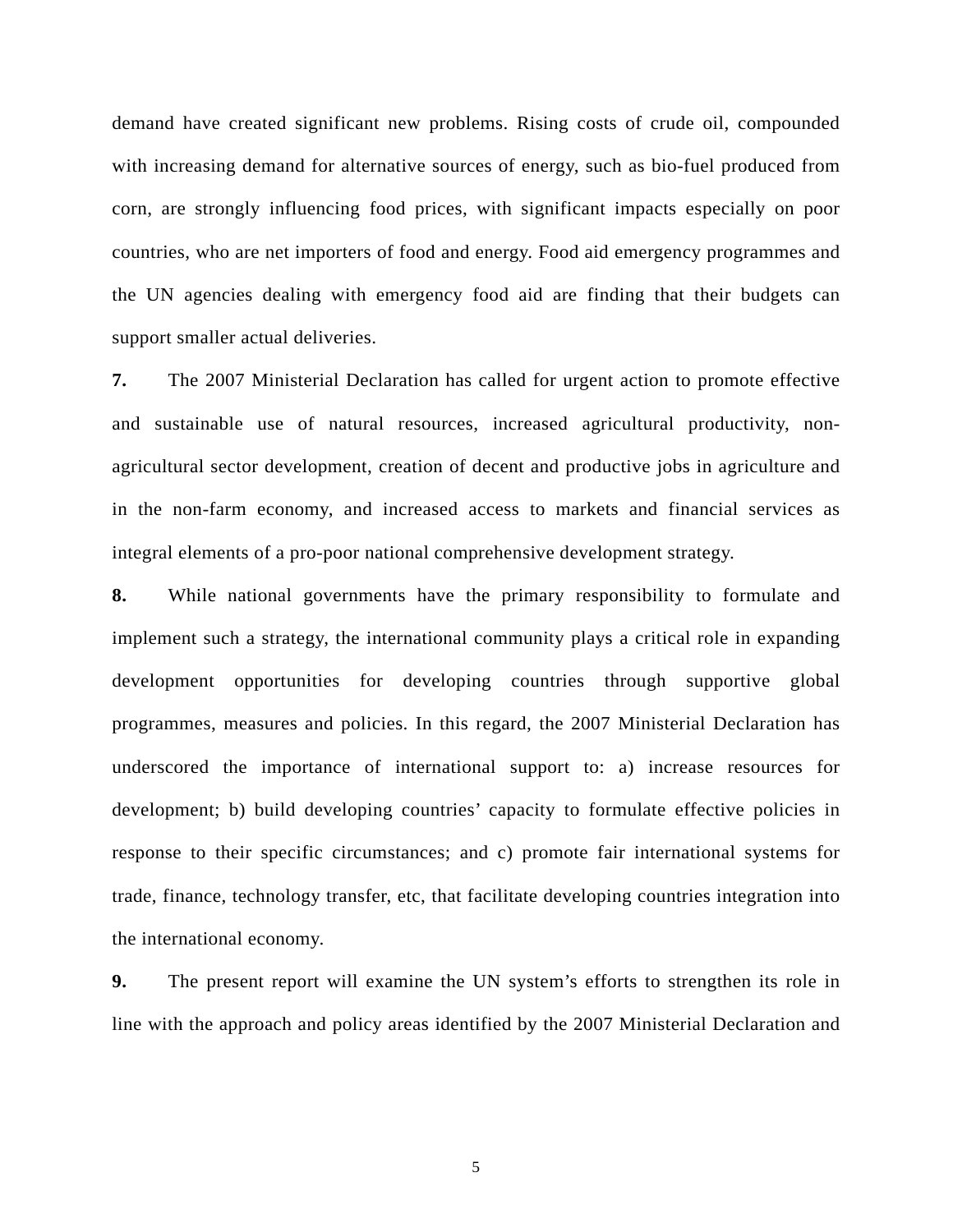to develop a more integrated system-wide response to support national development and poverty eradication strategies.

### **III. Overview of the UN approaches**

**10.** Eradication of poverty and hunger has always been a central objective of UNs development work. All UN system organizations have pursued this goal within their respective mandates as captured in the UN development agenda, which provides a framework for measuring progress. The 2007 Ministerial Declaration has reiterated the need to implement the UN development agenda to eradicate poverty and hunger and taken a step further in this direction by consolidating the international consensus around a comprehensive framework for action.

**11.** The UN system has made some progress in integrating this framework in its policies, programmes and operations. A number of UN initiatives are underway to promote system-wide approaches ranging from joint efforts to measure and evaluate progress towards the achievement of the Millennium Development Goals (MDGs), to joint studies to advance understanding of complementarities between relevant policy areas, and joint activities to build national capacity to formulate comprehensive development strategies and mobilize resources (see Annex). Some of these initiatives and approaches are beginning to promote more integrated UN responses in line with the thrust of the 2007 Ministerial Declaration. These initiatives fall in the following broad categories.

### *A. Measuring and evaluating progress*

**12.** The 2007 Ministerial Declaration emphasized the importance of the MDG framework to assess progress towards the realization of MDG-1. In line with this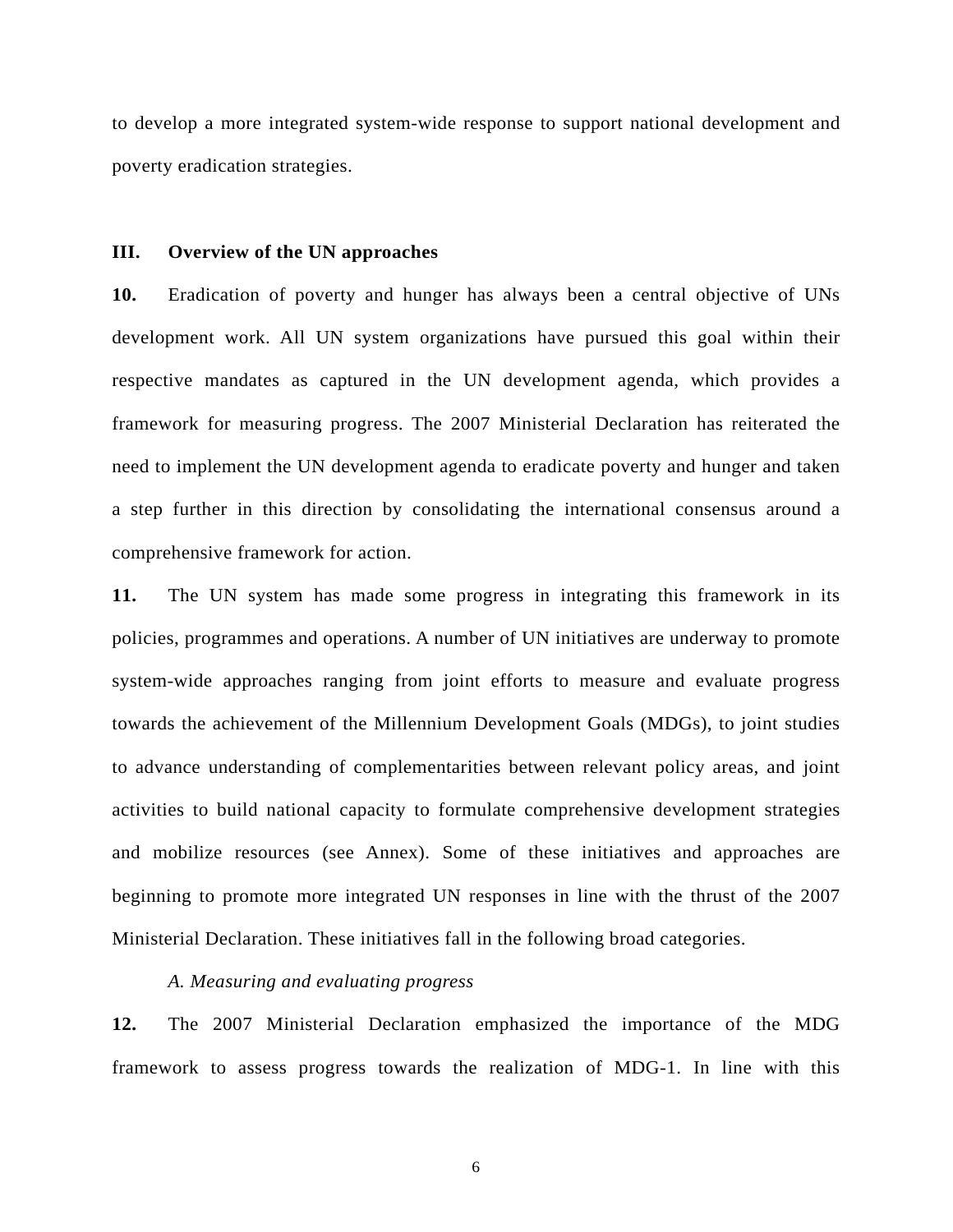approach, the Secretary-General has launched a major communication and advocacy initiative to renew political momentum around the MDGs and step up support to scale up their implementation in 2007 and 2008 at their mid-point towards the target year 2015. To support this process the Secretary-General has established a United Nations MDG Gap Task Force, whose main focus is: to track existing international commitments made under MDG-8 to support the achievement of the MDGs; determine the extent to which these commitments have been fulfilled at the international and country level; identify gaps in this regard that may prevent faster progress; and suggest ways in which these gaps can be addressed.

**13.** The Task Force comprises UN system agencies, the IMF, World Bank, WTO and OECD/DAC and aims at developing a common methodology for tracking progress and gaps and providing a common framework to monitor the commitments made under MDG.

**14.** This framework will be critical to promote mutual accountability and partnerships among development actors in identifying and addressing resource gaps effectively. The first report of the Task Force will be presented to the intergovernmental process in mid-2008. It will complement the ongoing efforts of the Inter-agency and Expert Group on MDG Indicators coordinated by the UN Statistics Division to monitor MDG outcomes, as well as the work of the MDG Monitor, which makes country-level information available to the general public.

**15.** The Secretary-General has also established the MDG Africa Steering and Working Group coordinated by the World Bank and UNDP, the latter as chair of UNDG, to scale up progress to achieve the MDGs in the region and implement existing commitments. The initiative aims at reviewing and assessing existing international implementation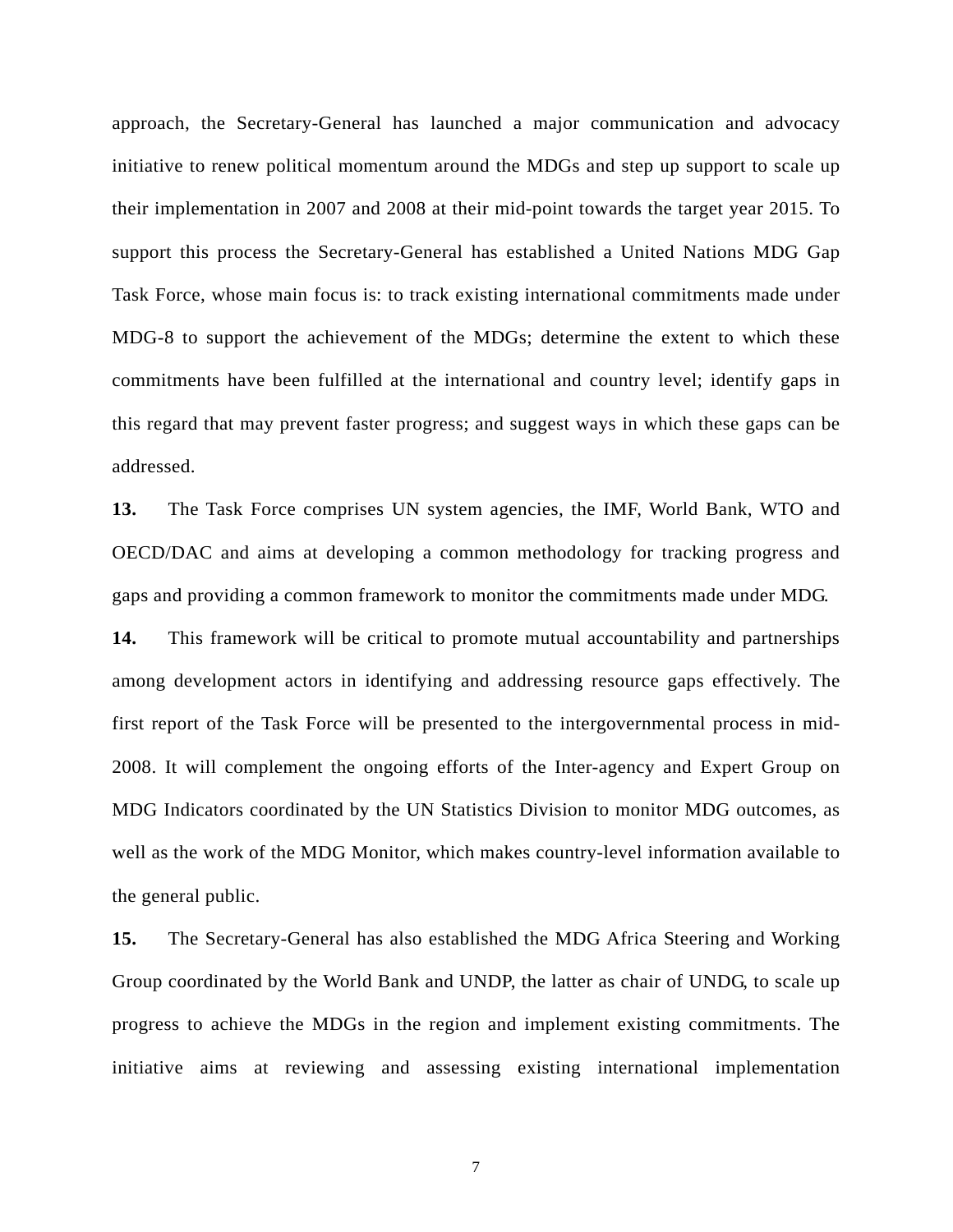mechanisms to achieve the MDGs in Africa, identifying key implementation bottlenecks, and proposing ways to strengthen existing mechanisms or develop new ones. The Group, which brings together the heads of the international development system, will focus on gaps in day-to-day operational collaboration between United Nations system organizations and international financial institutions, including the African Development Bank and the Islamic Development Bank, but also the European Commission. The initiative will: (a) map the international support mechanism for Africa in the five cluster areas of health, education, agriculture and food security, infrastructure and trade facilitation, and statistics, in order to identify financial impediments as well as gaps in exiting institutional mechanisms; (b) identify ways to ensure aid predictability; and (c) help enhance coordination in support of national development strategies to achieve the MDGs.

### *B. Analytical support*

**16.** UN system analytical work on the eradication of poverty and hunger aims at identifying complementarities between relevant policy areas, and pointing out policy options available to developing countries to achieve this objective effectively. Efforts in this regard include building national capacities to analyze national constraints and opportunities, design effective development strategies and mobilize adequate resources for their implementation.

**17.** For example, UN-DESA, together with UNDP, the World Bank, and the regional commissions, has engaged in a number of capacity-building initiatives to assist developing countries to apply economy-wide modelling frameworks to analyze the complex interactions between production processes, labour markets, financial markets, household income distribution and human development measured, among other things, against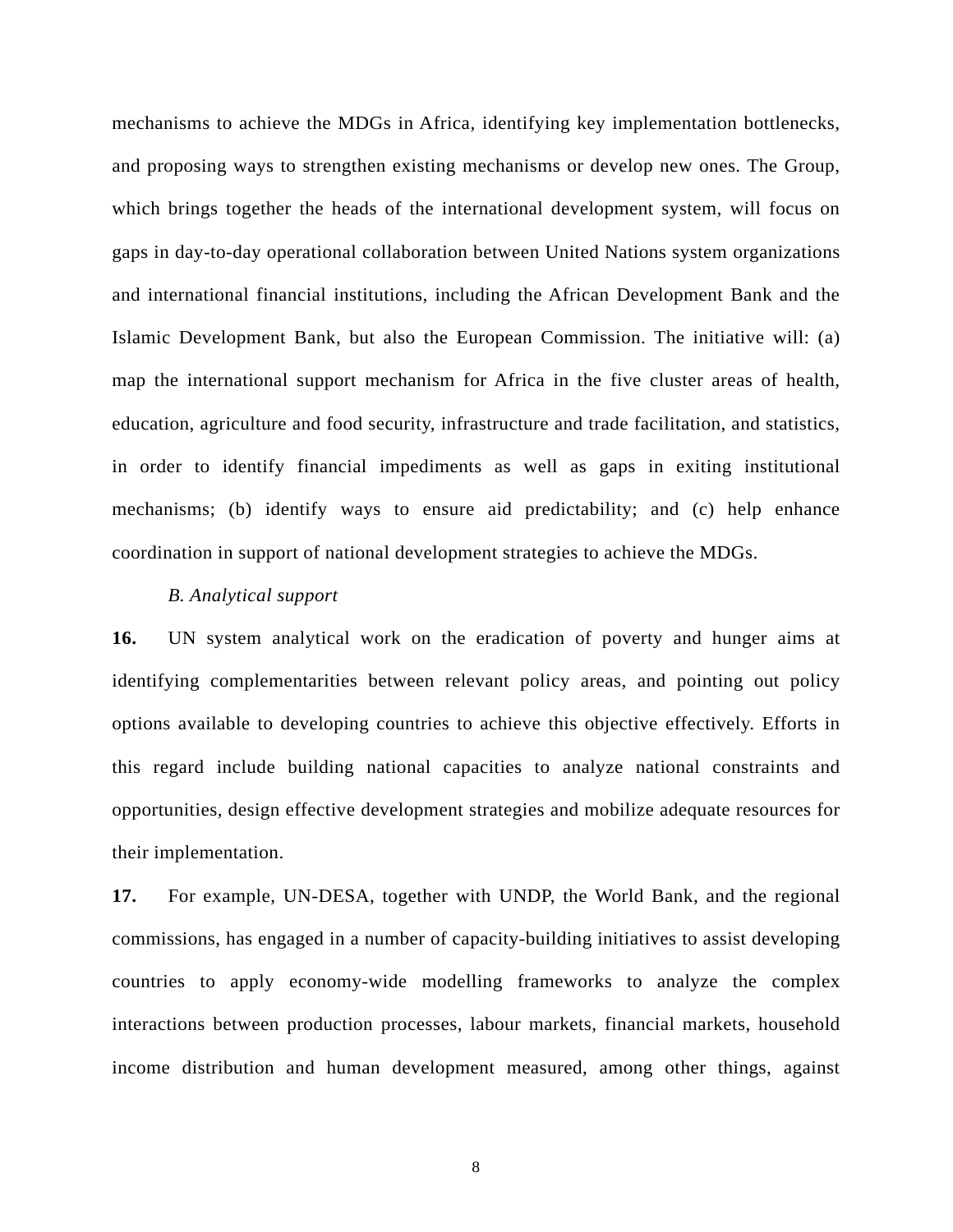progress towards the MDGs. The analytical framework proposed will help countries assess the effectiveness of economic and social policies towards the MDGs. It will also help them estimate the resources needed to achieve these goals and macroeconomic tradeoffs, which could emerge under different financing strategies, such as scaling up of aid, more foreign borrowing or increased domestic resource mobilization.

**18.** Eighteen Latin American and Caribbean countries have benefited so far from this work. Similar work is currently under way in five Arab States. The work already undertaken in seven African countries by the World Bank will be extended with UN support to seven other African countries and to a number of low-income Asian countries during 2008 and 2009.

### *C. Rural and agricultural development*

**19.** The 2007 Ministerial Declaration has reiterated the critical role of rural and agricultural development in eradicating mass poverty and food insecurity, mainly concentrated in the rural areas of developing countries. Pro-poor rural and agricultural development is critical for reducing the dependence of the rural poor on informal or subsistence livelihoods; improving access to markets and financial services; creating rural employment; reducing the vulnerability of the poor to the destruction of the natural resource base on which their livelihood depends; and enhancing their access to water and sanitation services, electricity, and basic health care.

**20.** Rural and agricultural development remains central to the UN approach to the eradication of poverty and hunger. UN work in this area addresses a broad range of issues concerning both short- and long-term needs and spans across a broad range of UN programmes and activities. The World Food Programme (WFP), the Food and Agriculture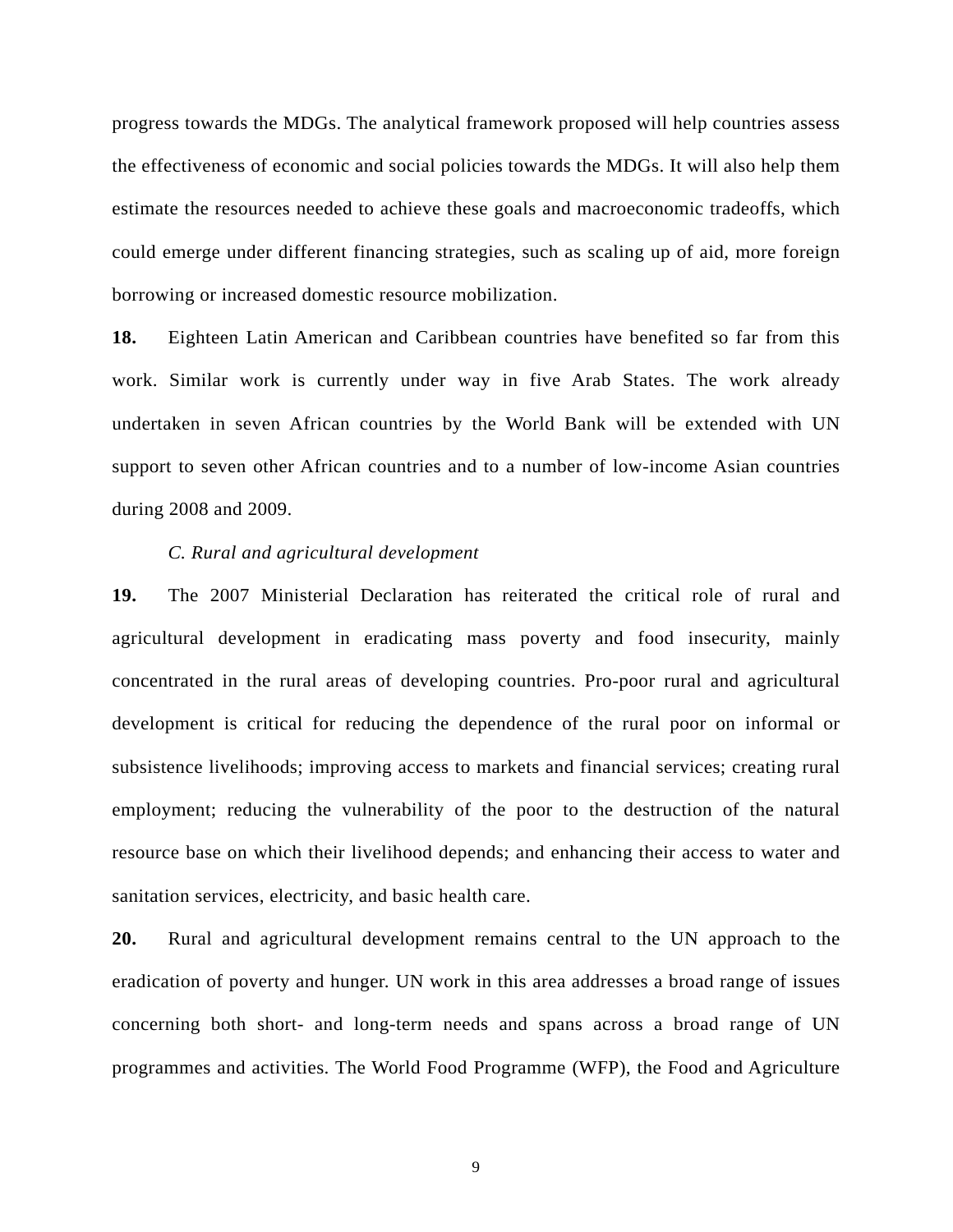Organization (FAO) and the International Fund for Agricultural Development (IFAD) have adopted a common "twin track" approach to rural development, which recognizes that fighting hunger requires both: (i) immediate, direct action to alleviate hunger for the most vulnerable; and (ii) longer-term programmes for rural and agricultural development, food security and nutrition to eliminate the root causes of hunger and malnutrition. Mediumand long-term interventions include: promoting agricultural productivity; management of natural resources; adaptation to and mitigation of climate change; marketing infrastructure and activities; professional training of rural producers and smallholder farmers; rural and non-farm employment; and the provision of financial services.

**21.** UN work in this area, however, needs to be further integrated and scaled up to promote synergies between the broad range of UN activities and to increase their impact on national efforts to eradicate poverty and hunger. There is a need for greater understanding of the linkages and complementarities between relevant policy areas at various stages of rural and agricultural development and greater coherence between UN programmes supporting short- and long-term objectives. For example, there is a need to understand the impact of agriculture on social development at different stages of economic growth in order to bridge the gap between agricultural and social policies. In this regard, the Commission for Social Development at its forty-sixth session has stressed the need for agriculture to create opportunities for decent and productive employment in order to translate economic growth in developing countries into strong formal job creation for poverty eradication.

**22.** The Commission on Sustainable Development, at its  $8<sup>th</sup>$  session, had already highlighted the need for major adjustments in agricultural, environmental and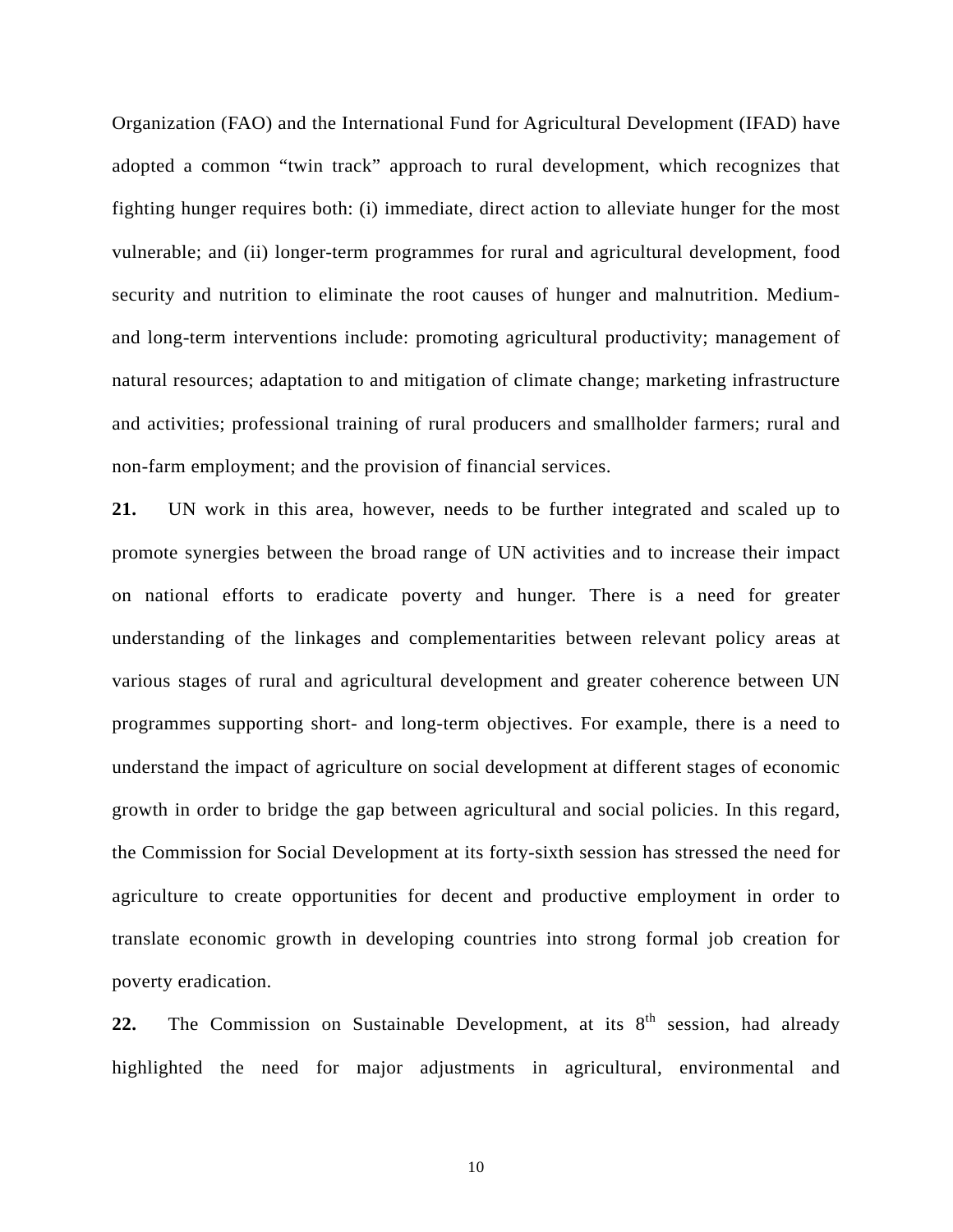macroeconomic policies at the national and international levels to create the conditions for sustainable agriculture and rural development (SARD). The UN System Network on Rural Development and Food Security has helped continue a dialogue among UN agencies on this issue, whose progress will be reviewed by the Commission during its  $3<sup>rd</sup>$ implementation cycle in 2008-2009.

**23.** In the wake of unprecedented increases in food prices and the serious food crisis that has affected more than 37 countries in Africa, Asia and the Caribbean region, the Secretary-General has committed to establish a High-Level Task Force to coordinate the UN system response to the current food challenges, including their humanitarian, development, political and security dimensions. Among the objectives of the Task Force is the need to develop an international strategy to respond to global and country level challenges and address the immediate funding shortfalls to face food emergencies, in particular those appealed by the WFP and other emergency partners.

### *D. Urban poverty*

**24.** The issue of urban poverty also needs to be better understood in the context of poverty reduction and development strategies. Many developing countries are experiencing an increasing "urbanization of poverty" as evidenced by the unprecedented proliferation of slums and informal settlements, which now counts for 70 percent of urban population. This trend is already the biggest obstacle to attaining the MDGs as the vast majority of slum dwellers lack access to decent housing, clean water and basic sanitation, energy supply, health and education facilities, and safety and security. They are also at risk from natural hazards such as flooding and earthquakes. Rising food prices, which are hitting urban dwellers harder than rural population, are creating a new source of hunger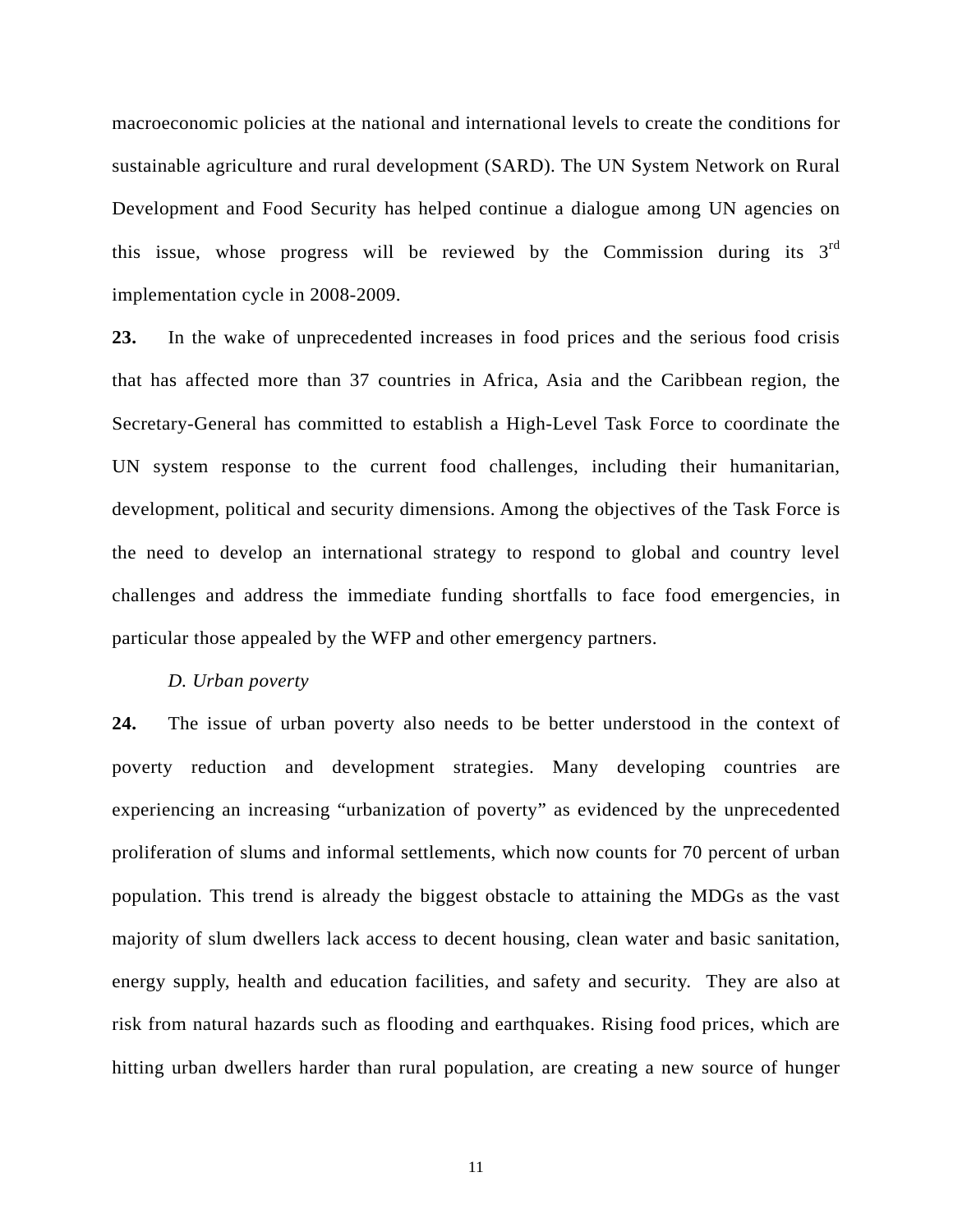and poverty in the urban area, as urban dwellers are increasingly priced out of the food market.

**25.** The Second United Nations Conference in Human Settlements in Istanbul in 1996 had already called for sustainable urbanization and pro-poor urban development. The 2007 Ministerial Declaration has further called on the UN system organizations to support the adoption of national poverty reduction strategies that take into account urban poverty. The integration of sustainable urbanization and urban poverty reduction in the UNDAF process is now a key challenge for the UN system.

### *E. Employment*

**26.** The Council's Ministerial Declaration in 2006 addressed the issue of full and productive employment and decent work for all. It reiterated the central role of employment and decent work for poverty eradication and development and stressed the need for integrating these objectives into relevant national and international development and poverty eradication strategies to achieve the MDGs. It requested the ILO to take the lead in promoting a coherent approach to employment and decent work and facilitate its integration in the programmes and operations of the UN system. The 2007 Ministerial Declaration further reiterated the key role of employment to poverty reduction and reaffirmed its centrality in national development strategies, including poverty reduction strategies.

**27.** Several collaborative initiatives have emerged within the UN system to support this approach. For example, the UNDP-ILO Action Plan 2007-08 outlines collaborative work in support of full and productive employment and decent work for women and men as a central element in national strategies to reduce poverty and promote inclusive economic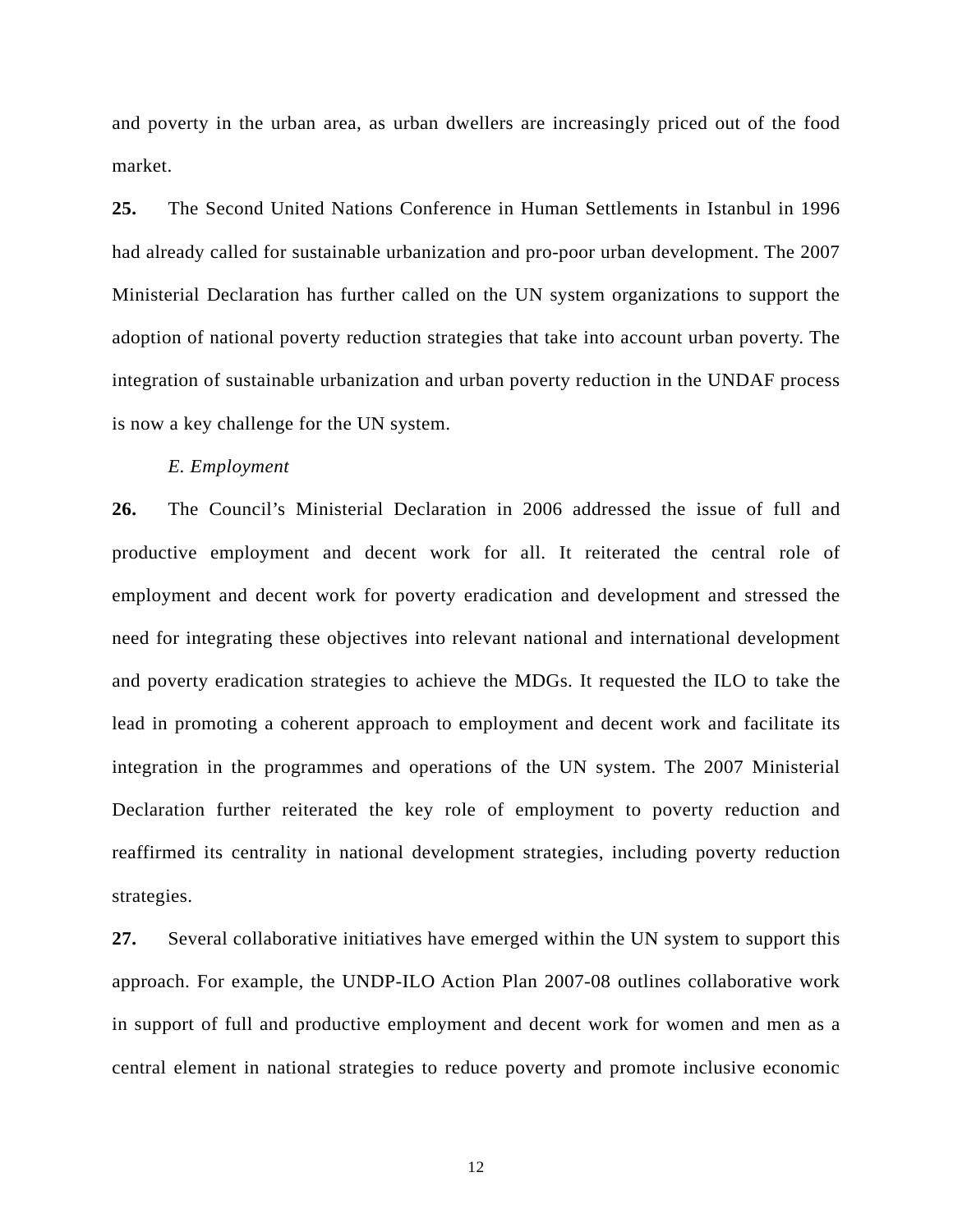growth. ILO and FAO have committed to work together to improve and diversify the livelihoods of the rural poor, both women and men, and broadening opportunities for decent work and full employment in the rural areas. In particular, ILO and FAO are collaborating to promote the development of cooperatives in rural areas, aimed at creating rural employment and improving the living and working conditions of women and men globally as well as making essential infrastructure and services available in areas neglected by state and private sector investments.

**28.** In 2007, the CEB endorsed a Toolkit for Mainstreaming Employment and Decent Work, prepared under the leadership of ILO to further promote UN system collaboration on employment and integrate this objective in the programmes and operations of the UN system agencies. The Toolkit provides a diagnostic checklist to assess how users' policies, programmes and activities impact on employment and decent work and determine where and how to make improvements. The results of the self assessments will form the basis for the development and implementation of an action plan by each agency to mainstream employment and decent work in its policies, programmes and activities.

**29.** The Toolkit has also been adapted for country-level application. At the request of their Resident Coordinators, the Toolkit has been applied at the country level in Egypt and in three UN pilot countries (Mozambique, Tanzania, and Vietnam). In these countries, the Toolkit has been introduced to the UN Country Teams (UNCTs) as a practical methodology for reviewing the UNDAFs and national development frameworks to determine how to improve coherence and efficiency in delivering as one on decent work and poverty reduction. The next stage at the country level is to introduce the Toolkit to national constituents.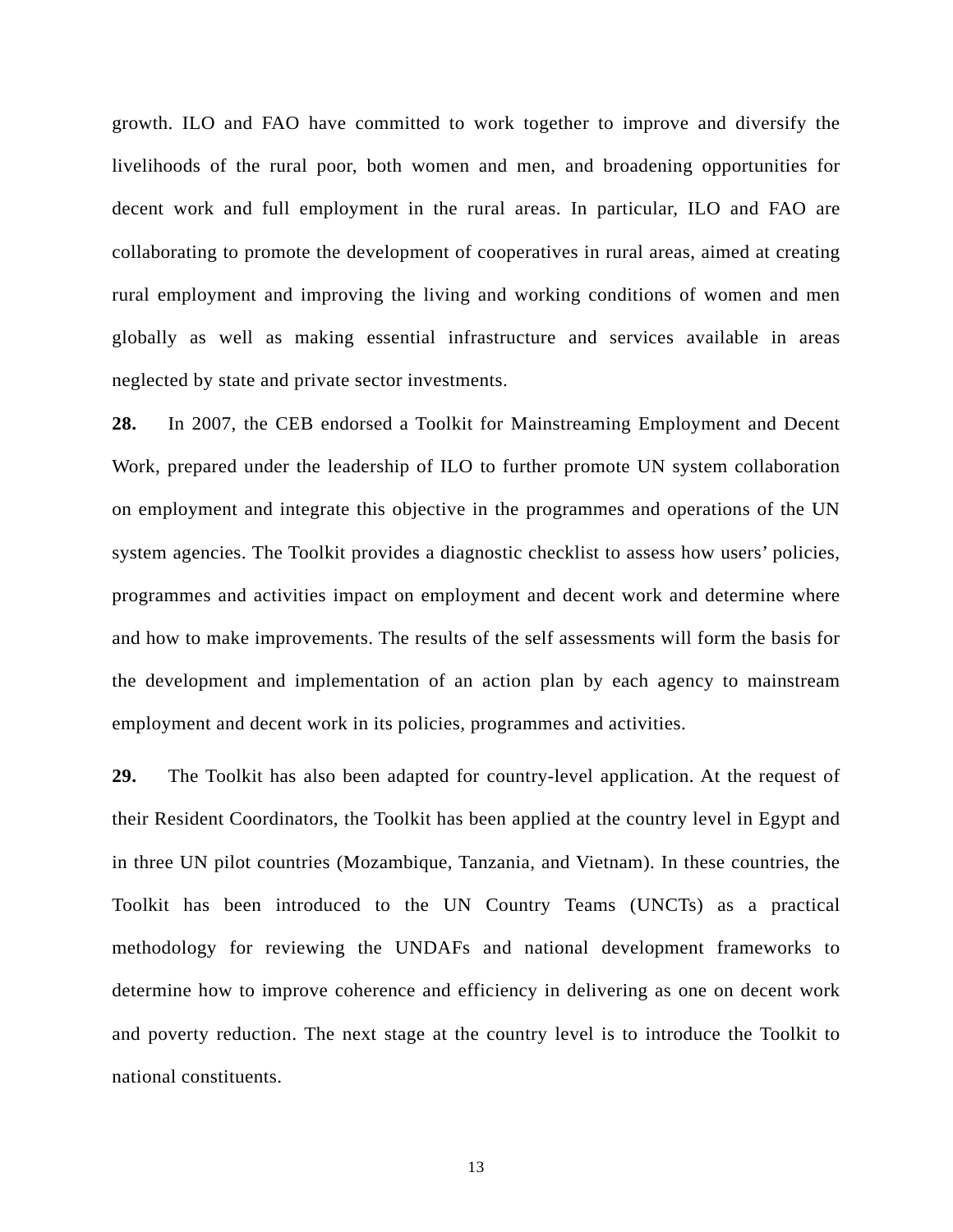### *F. Sustainable development*

**30.** The 2007 Ministerial Declaration has reiterated the close link between the objectives of poverty eradication, changing unsustainable patterns of production and consumption and protecting and managing natural resource, reaffirming them as overarching objectives of and essential requirements for sustainable development. Effective strategies to achieve these objectives effectively need to combine agricultural and industrial policies, science and technology, environmental management, and disaster mitigation and adaptation policies.

**31.** Current challenges have reinforced the need for this approach. The sustainable use of natural resources and energy for agriculture and industry has become a must not only to protect the increasingly devastating effects of environmental degradation and climate change, but also to enhance and sustain agricultural productivity and food security.

**32.** Several inter-agency initiatives are making progress in this regard. The UN-Energy initiative, for example, was established in 2004 to help ensure coherence in the UN system's response to the World Summit on Sustainable Development (WSSD) with regard to energy. The initiative aims at promoting a system-wide collaboration approach on energy that takes into account its impact on industrial activities, job creation, transportation, commerce, micro-enterprise and agricultural development. It promotes a coherent and consistent approach of the UN system in this area.

**33.** The UN-Water initiative was established to help member states in their efforts to achieve water and sanitation goals and targets in their follow up to water-related decisions of the 2002 WSSD and the Millennium Development Goals. The initiative aims at bringing coherence and integration in the work of separate UN agencies and programmes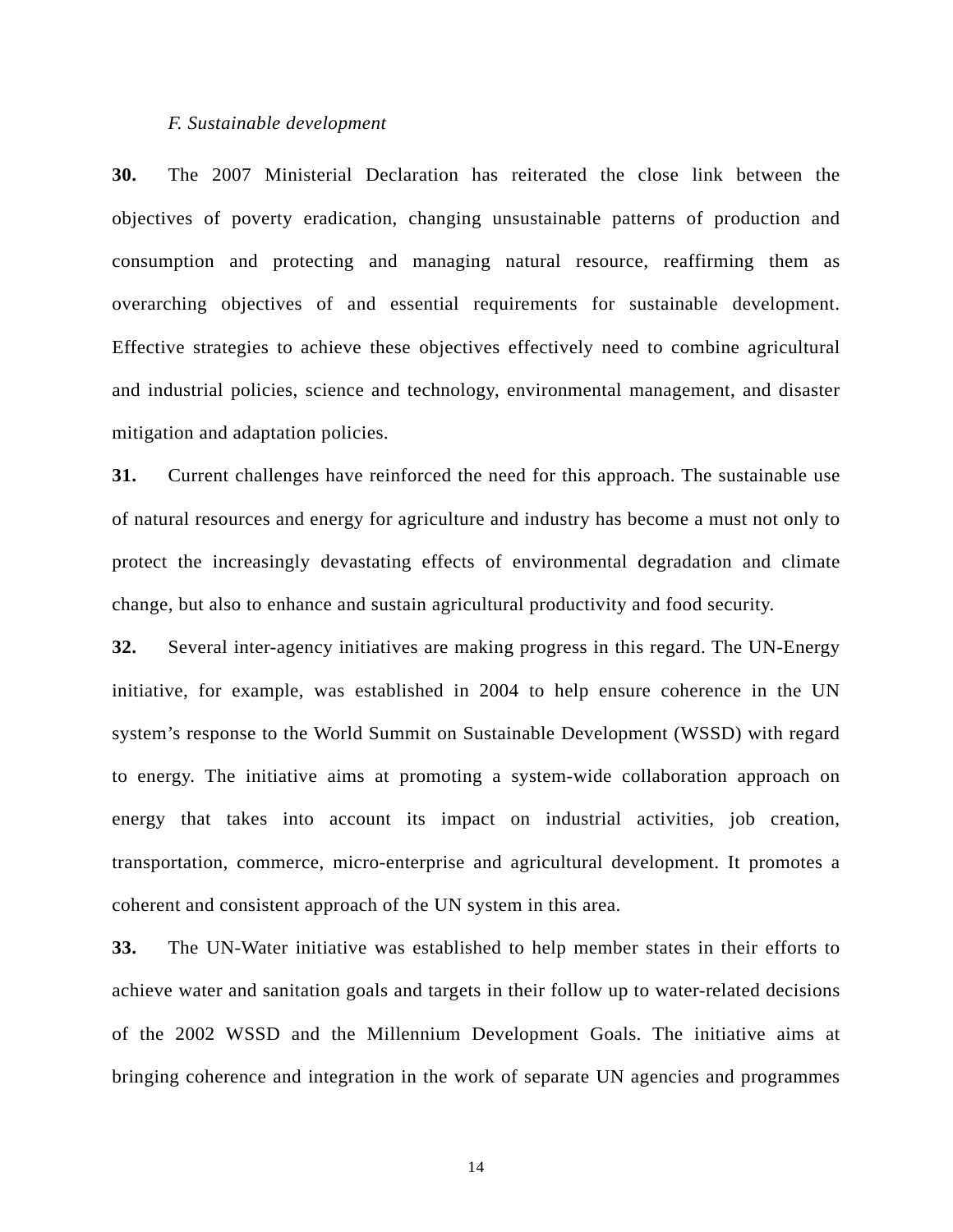regarding water and sanitation and serving as a common UN voice in this area. The scope of this work encompasses all aspects of water resources, their development, assessment, management, monitoring and use, including domestic uses as well as agriculture and ecosystems requirements. It also works on access to and use of sanitation and waterrelated disasters, emergencies and other extreme events, including their impact on human security.

**34.** Other UN initiatives aim at mainstreaming environmental concerns into poverty eradication and development strategies and into financing mechanisms for poverty reduction. The UNDP-UNEP Poverty-Environment Initiative (PEI), for example, is a joint programme that provides financial and technical support to countries for mainstreaming poverty-environment linkages into national development planning processes, such as Poverty Reduction Strategy Papers and MDG Achievement Strategies. FAO, IFAD, the World Bank in collaboration with the German Agency for Technical Cooperation (GTZ) have worked together to support the delivery of improved financial services to rural households and businesses through the development of a Rural Finance Learning Centre that helps build the capacity of developing country organizations to deliver these services.

**35.** UN system organizations have also undertaken a number of joint studies and research aimed at assessing the impact of climate change on various dimensions of poverty and hunger. FAO and IFAD, for example, are planning to develop in 2008 a methodology to assess the impact of climate change in rural areas for use in national climate change adaptation strategies, while UNEP, WHO and ILO have worked on a joint study, "Labour and the Environment - a Natural Synergy", exploring the numerous links between labour and environmental protection.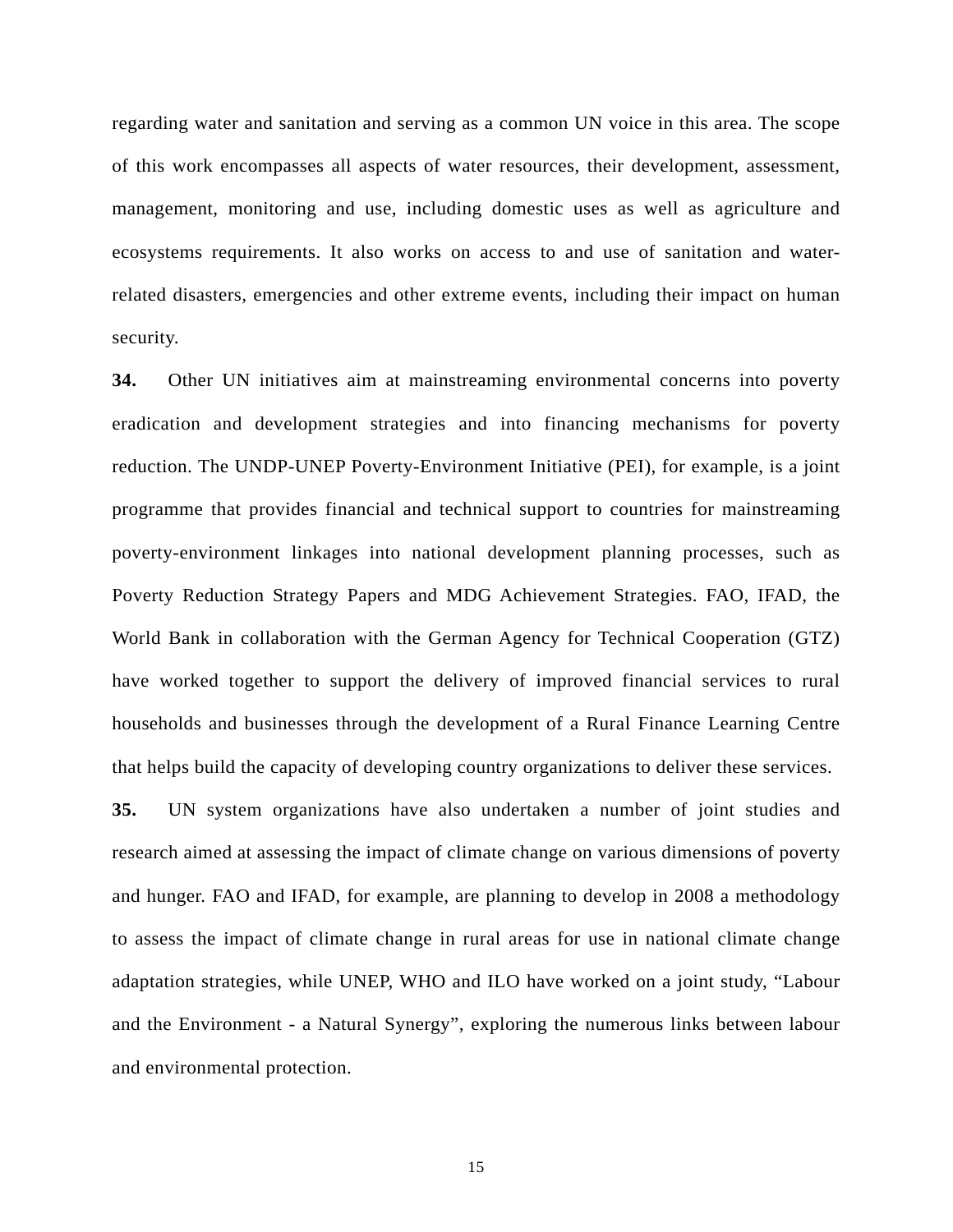**36.** An effort is underway, within the framework of the United Nation Chief Executives Board for Coordination (CEB), to reduce the limitations caused by sectoral and institutional fragmentation in dealing with climate change and develop a more coordinated UN system approach to this issue. The basis for this approach is the understanding that the response to climate change should be rooted in sustainable development and equity, and action should and can be carried out within the mandates entrusted to individual UN system organizations by the Member States. The overall objective is to make the system as a whole more responsive to the demands of Member States, as they emerge from the UNFCCC negotiation process and from the needs identified at the country level.

**37.** Mainstreaming the issue of climate change into UN system programmes and activities would help balance climate change needs with the need to achieve the internationally agreed development goals, including the MDGs, mutually reinforcing efforts on both fronts. A recent report of the Secretary-General on the United Nations activities in relation to climate change (A/62/644 of 10 January 2008), provides an overview of the broad range of contributions that UN entities are already making and can further make in climate proofing development, in line with their respective intergovernmental mandates. Under the chairmanship of the Secretary-General, the CEB efforts are expected to lead to more concerted UN system action on climate change, with the involvement of all relevant UN entities, within existing coordinating and reporting mechanisms.

### *G. Science and technology*

**38.** Technological innovation can play an essential role in accelerating progress towards the achievement of MDG-1 by improving industrial and agricultural productivity,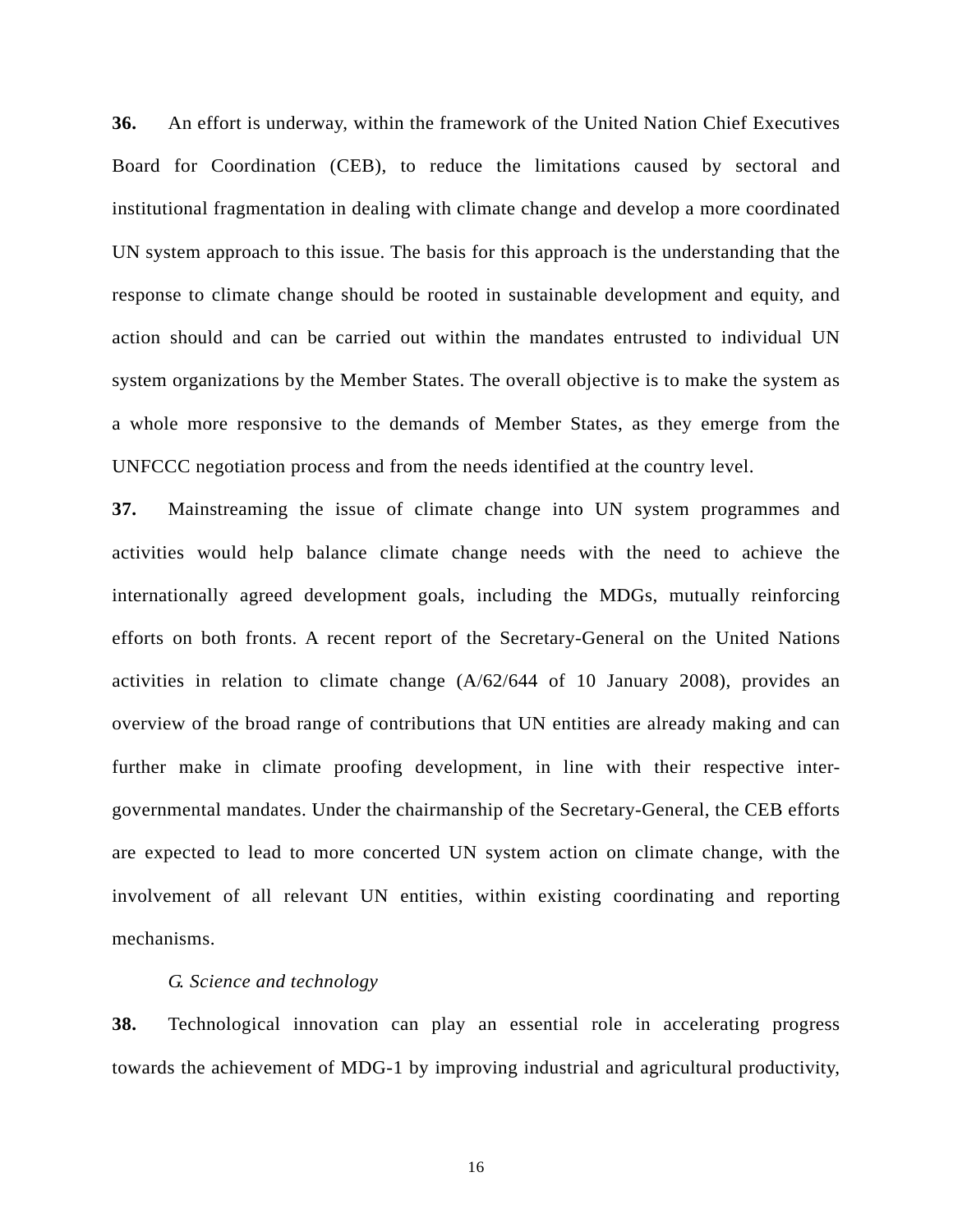promoting environmental protection, facilitating access to markets and social services, and improving human resources development and social inclusion. Access to technology has always been a major concern for developing countries. This has been further aggravated by the fast pace of technological innovation and the growing importance of acquiring the latest skills to utilize new technologies. It is thus becoming increasingly difficult for developing countries, particularly the poorest ones, to harness the benefits of science and technology and latest innovations.

**39.** Harnessing the potential of science and technology for poverty eradication and development, requires combining science and technology policies with strategies that promote institutional capacities, skills and infrastructure necessary to acquire, adapt and disseminate technological innovation appropriate to developing countries' specific circumstances. In this regard, the 2007 Ministerial Declaration has stressed the need to facilitate technology transfer and build developing countries' capacities to acquire, adapt and disseminate technologies, including new and environmentally sound technologies and the corresponding know-how.

**40.** The UN system support in this regard has focused on the following four areas: promoting awareness of scientific and technological developments relevant to economic and social development in developing countries; facilitating access, transfer, adaptation and diffusion of technological innovation through skills, institutional and infrastructure development; promoting technology transfer through South-South cooperation, and providing information on international science and technology-related treaties and protocols. The UN system is been promoting the use of science and technology to increase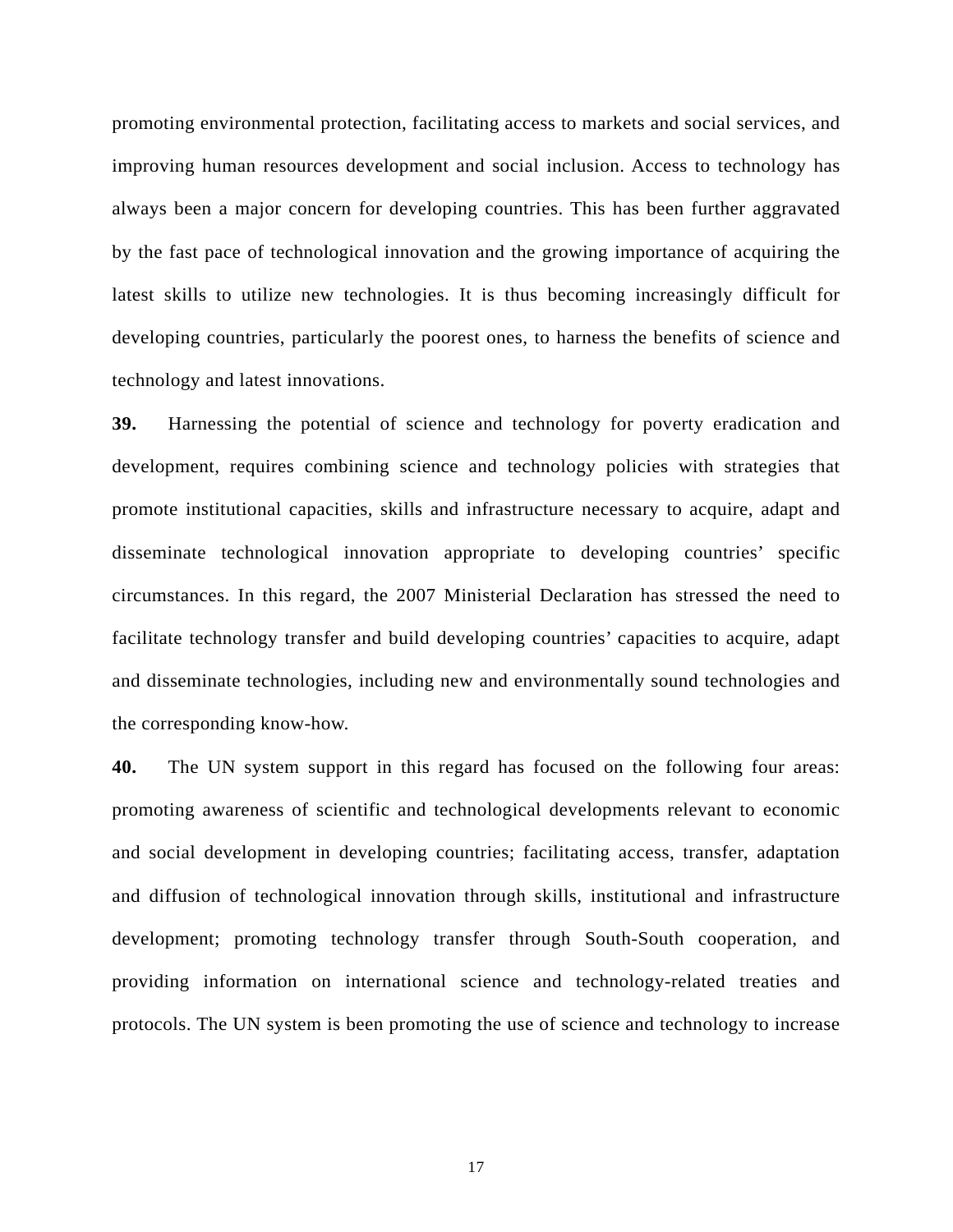agricultural productivity, promote enterprise development, increase access to markets and social services, promote trade and investment flows, and to improve human skills.

**41.** UNCTAD, for example, focuses on exploiting the full potential of ICT for small and medium enterprise (SME) development by helping build stronger institutional infrastructures to support ICT use among SMEs, particularly among entrepreneurs in the informal sector and female entrepreneurs, and by improving the understanding of best practices to promote the use, diffusion and adaptation of technology among entrepreneurs.

**42.** FAO provides assistance to developing countries and development agencies for the formulation and implementation of sustainable agricultural water management strategies and programmes through an independent multi-donor trust fund, the International Programme for Technology and Research in Irrigation and Drainage (IPTRID). The fund research, exchange of technology, management innovations and capacity development in the irrigation and draining systems of developing countries.

**43.** IPTRID's objective is to reduce rural and urban poverty, increase food security and enhance environmental sustainability by improving the access of farmers, farmers' associations and service providers to appropriate irrigation, drainage, water harvesting, salinity management and flood management technologies and practices.

**44.** FAO, IFAD, UNDP, and the World Bank are cosponsors of the Consultative Group on International Agricultural Research (CGIAR). CGIAR, in collaboration with national agricultural research systems, civil society and the private sector, fosters sustainable agricultural growth and food security to eradicate poverty and hunger through scientific research and related activities in agriculture, forestry, fisheries, policy and environment.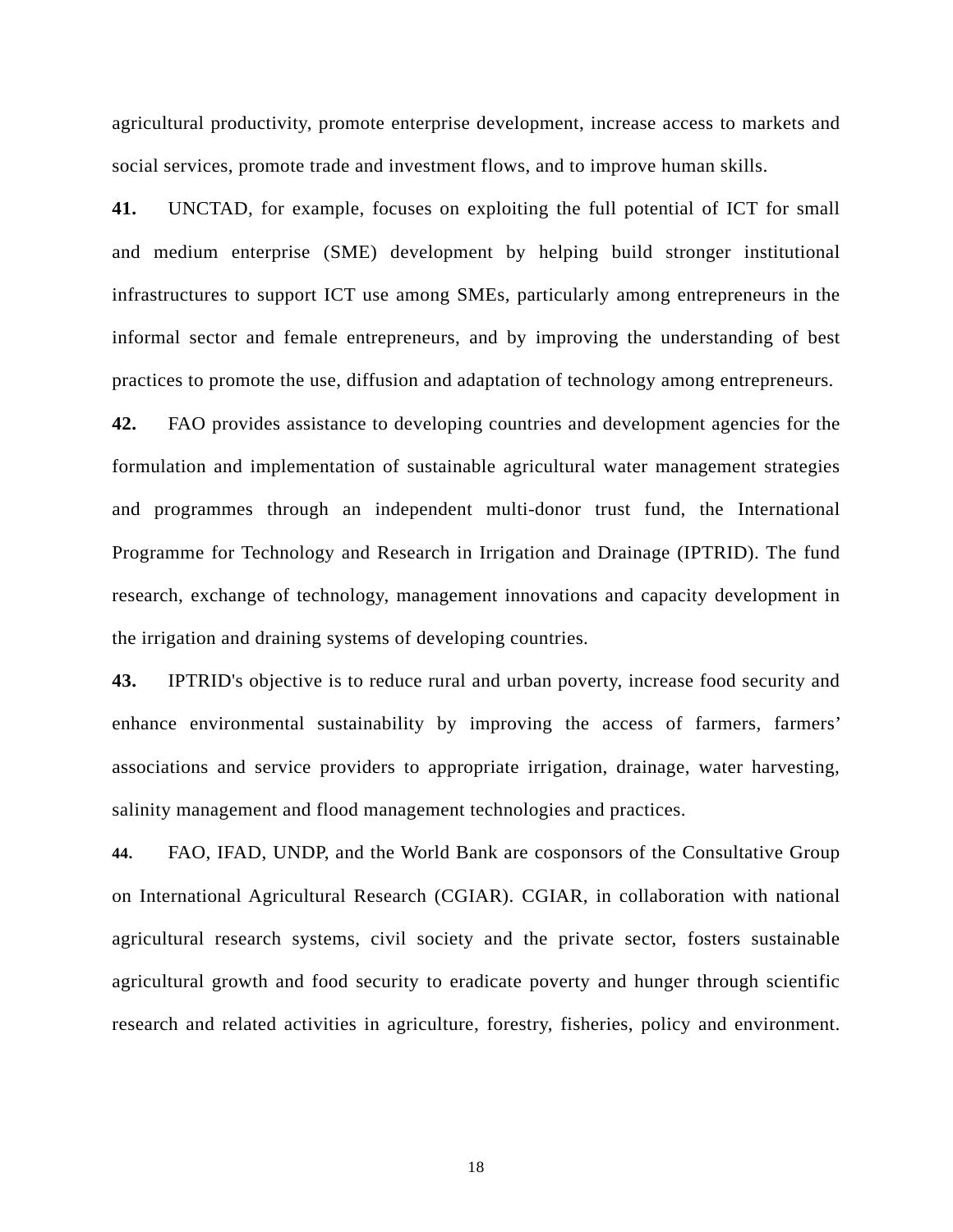For example, CGIAR sponsors research on crops varieties to produce high yield, disease resistance crops in developing countries, especially in Africa.

**45.** UNESCO, through its project on Technology and Poverty Eradication (TAPE) aims at promoting access of poor people to technology by improving their knowledge of the important role of engineering and technology and small enterprise development in poverty reduction and sustainable social and economic development. The project helps improve access to information and knowledge and encourages local responses to a diversity of needs, using a variety of media.

**46.** The Science and Technology for Development Network (STDev), an initiative of the Commission on Science and Technology for Development (CSTD), developed and maintained by UNCTAD, is another important effort to provide access to information on activities in the area of science and technology for development - policies, programmes, projects, networking and partnership opportunities, publications available on-line, etc.- carried out by United Nations organizations, and other multilateral and bilateral development institutions, NGOs, etc.

**47.** Despite these numerous initiatives, the UN system's approach to science and technology continues to be fragmented along the areas of work of different UN agencies. A more comprehensive UN approach to science and technology for poverty eradication will need to focus on the potential of science and technology to address all dimensions of poverty and hunger, including emerging challenges such as climate change, bio-fuels, crops varieties and medicines for tropical diseases. This might also require increasing UN system capacity to focus on the broad range of technological innovations.

### *H. Trade*

**48.** International trade is broadly recognized as an important driving force of economic growth and poverty reduction. Research on trade, however, has shown that the effects of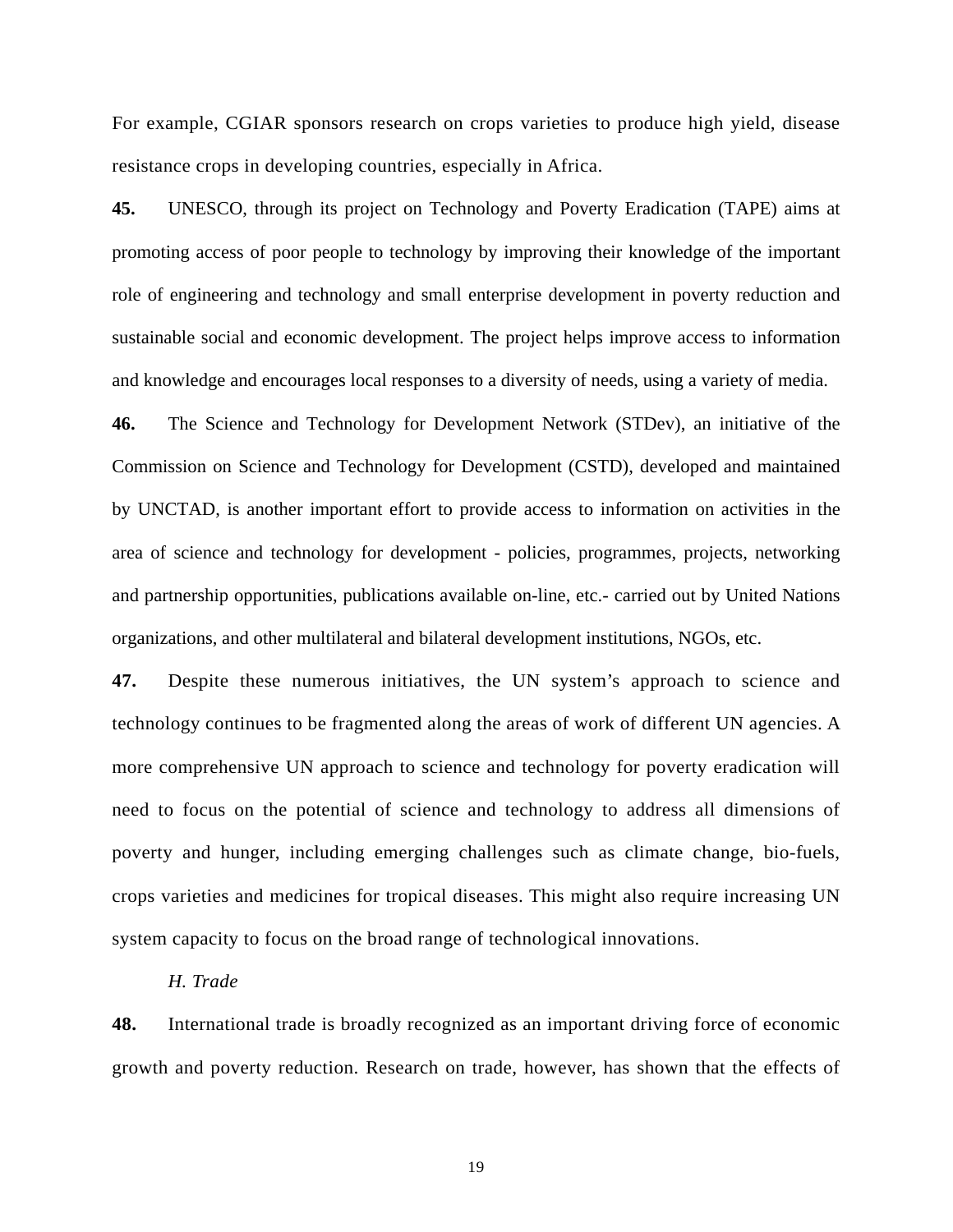increased trade on poverty reduction greatly vary between countries, depending on the types and level of diversification of country's exports. Trade liberalization is thus no longer considered a panacea for poverty reduction. While it is recognized that trade liberalization needs to be accompanied by industrial and other production sector development policies to be effective in this regard.

**49.** The UN approach to trade has long stressed that the successful conclusion of the Doha Development Round on Trade needs to be accompanied by a strengthening of the productive sectors of the poorest countries which are at an early stage of development. It has also stressed the importance of addressing the needs of the most vulnerable groups of society in order to ensure that countries' productive sectors do not suffer adverse economic and social consequences from premature trade liberalization.

**50.** Aid for trade has been postulated as complementary to trade reforms to help countries cope with the major macroeconomic and microeconomic adjustments associated with trade reforms, including in the context of WTO trade negotiations. The first Annual Global Review of Aid for Trade, jointly prepared by OECD and WTO, took place in Geneva in November 2007 and stimulated an important dialogue in countries and agencies on how to deliver aid for trade. The UN support to aid for trade has focused on generating supply-side responses where removing trade barriers on agricultural products might not trigger a strong export response in light of large shares of small-scale farming and general lack of infrastructure.

**51.** At the level of system-wide initiative, the task force on economic development of the High Level Committee on Programmes (HLCP) of CEB, under the leadership of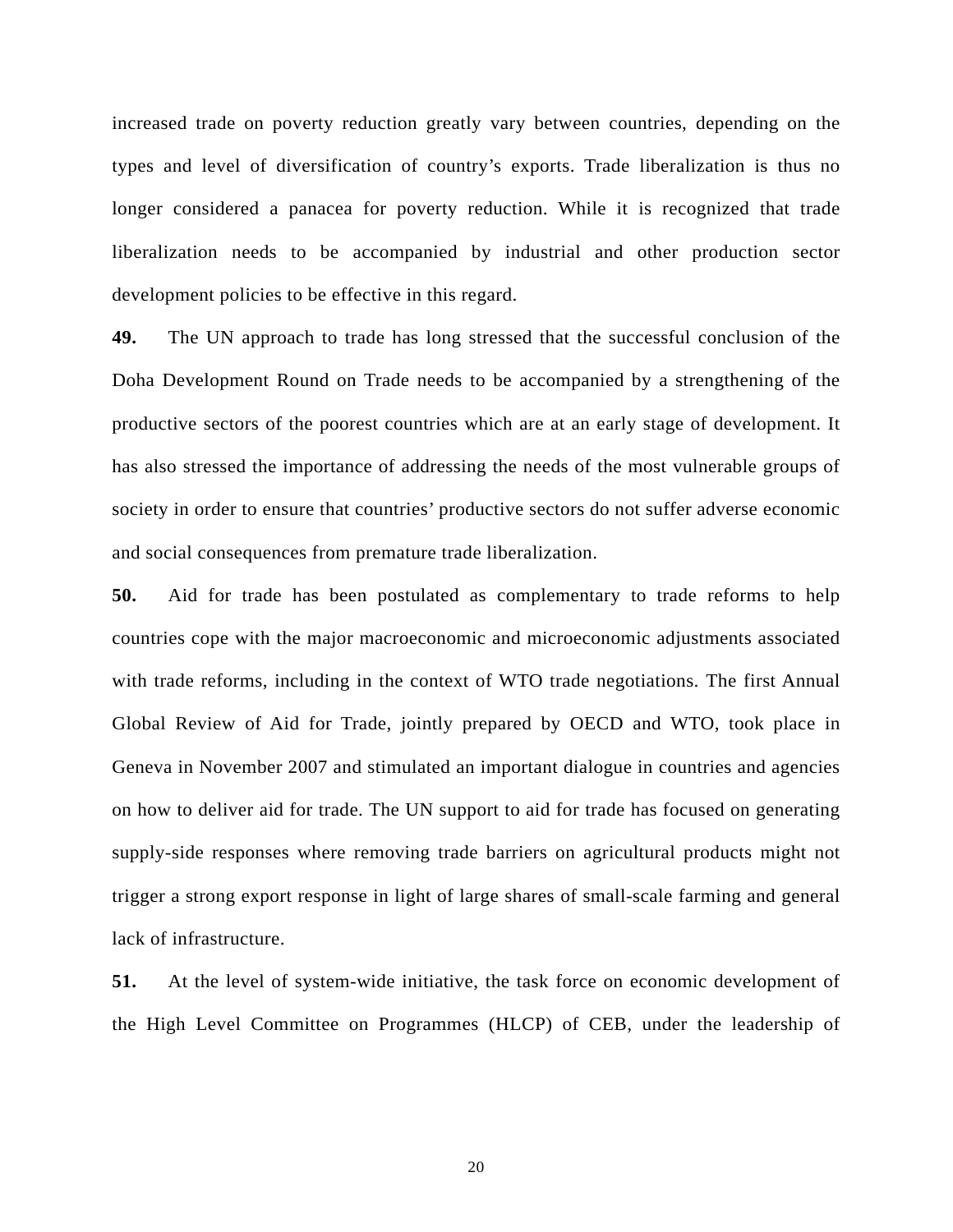UNIDO, has developed an online Trade Capacity Building Inter-Agency Resources Guide on relevant services that are provided by the UN system.

**52.** At the level of individual initiatives, efforts have concentrated on promoting aid for trade and building developing countries capacity to mitigate the effects of trade barriers, negotiate trade agreements and implement trade reforms. UNCTAD, in particular, has focused on building national capacities to use trade to expand economic growth and employment opportunities to achieve the MDGs. In selected Arab countries, it has set in place a Sixth Tranche Theme, which focuses on supporting the implementation of internationally agreed development goals, including the Millennium Development Goals, through innovation, networking, and knowledge management. This is part of an effort to promote sub-regional growth oriented economic and trade policies and statistical analysis towards achieving the MDGs.

### *I. Financing for development*

**53.** Under MDG-8, developed and developing countries have committed to work in partnership to promote and finance development. Current levels of resources available to developing countries, however, continue to be insufficient to sustain progress in the long term and reduce reliance on external assistance. Some progress has been made in recent years to increase the quality and quantity of financing through debt relief, ODA, market access, and aid effectiveness as promoted by the Paris Declaration. Efforts, however, are not yet on a sufficient scale and still pursued within the context of donors' individual strategies rather than as part of comprehensive efforts based on national ownership and leadership.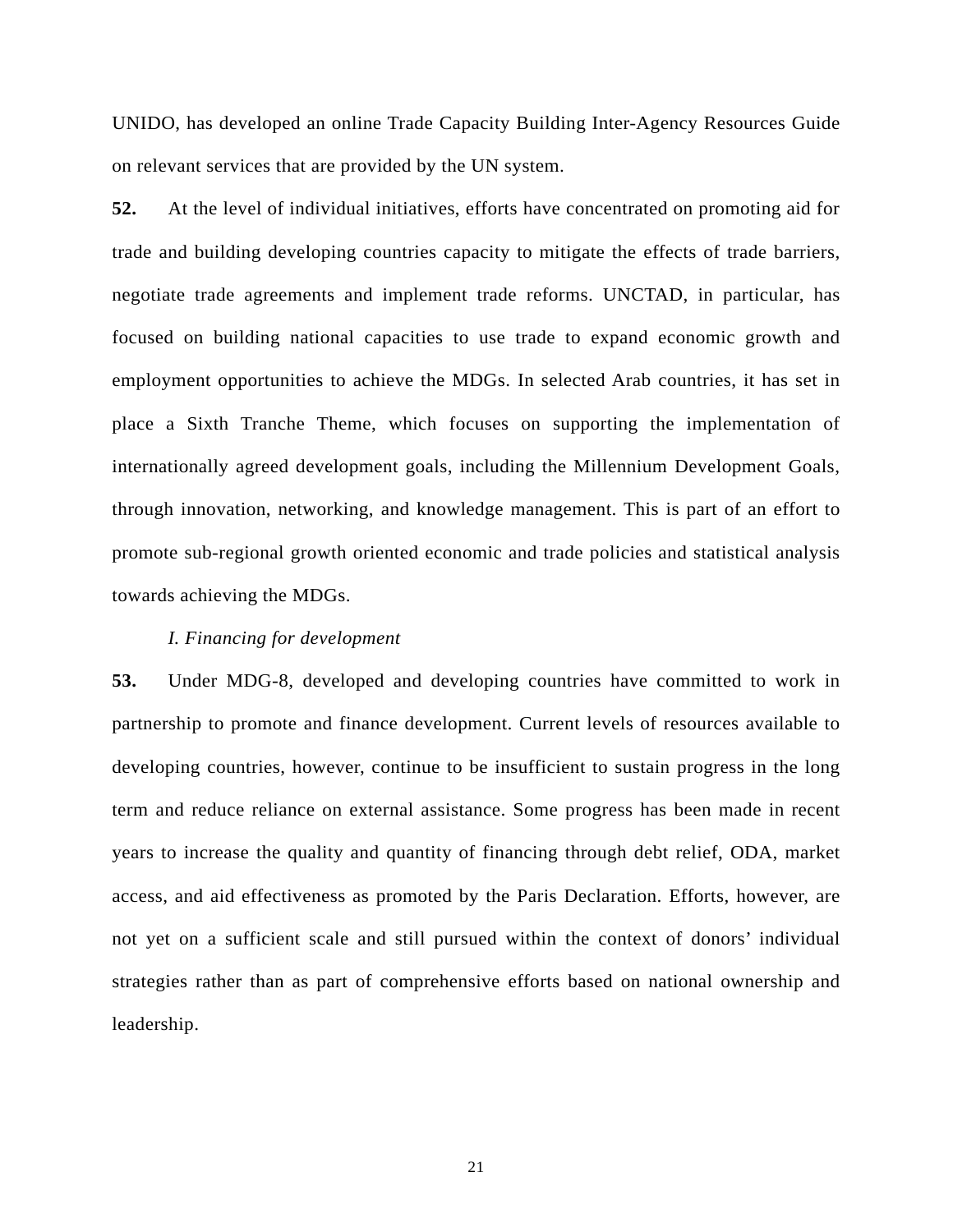**54.** The UN system approach to financing for development has focused on strengthening developing countries' capacity to assess their resource needs and attract and manage international as well as generate and optimally utilize domestic resources. Assessing financial needs and formulating comprehensive investment planning is extremely difficult in some countries due to the lack of data and precise information. A number of UN initiatives have focused on building capacity to assess resource needs, analyze trends and impact of foreign aid flows, and identify alternative sources both externally and domestically to augment total volume of financing, including through public-private partnership, multi-stakeholder approaches, and regional cooperation for the delivery of public goods.

**55.** ESCWA, for example, has carried out a study to analyze major trends and characteristics of aid flows in the Arab region and their impact on economic growth and social indicators. It has identified key policy areas that need to be addressed in order to make aid flows more effective. UNCTAD has focused on building African countries' capacity to identify alternative sources of non-debt-creating external and domestic resources and augment the total volume of development finance available to productive sectors. The UNCTAD Economic Development in Africa Report 2007, on "Reclaiming Policy Space: Domestic Resource Mobilization and Developmental States", examines the potential of African countries to increase their total domestic financial resource envelope in order to reduce dependence on ODA, diversify their development resources and focuses on how to channel these resources into productive investments.

**56.** The UN system could also play a role in helping developing countries identify and address sector imbalances in their investment decisions and resource allocations. For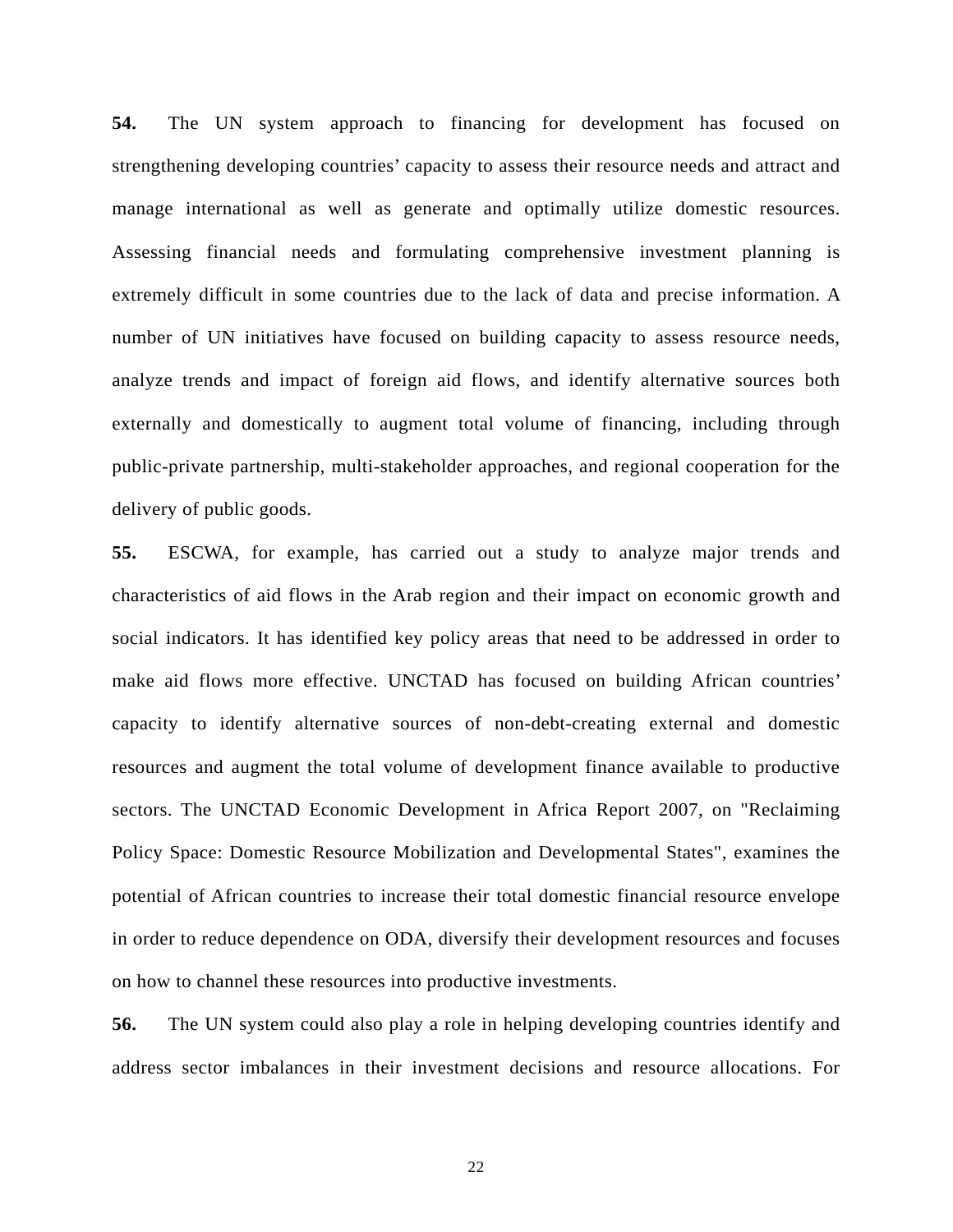example, current ratio of investments in social indicators versus agriculture will not enable the poorest countries in Africa to sustain their health and education systems in the long run. The UN system could help address this imbalance by promoting a broader conceptual framework to assess resource and investment needs, including resource requirements emerging from new and current challenges, such as climate change.

# **IV. Country-level experience and lessons learned for national and international interventions**

**57.** It is widely recognized within the international community that there is no onesize-fits-all approach to address the problem of poverty and hunger. Effective policies and strategies need to take into account country specific circumstances and needs. The role of the international community is to help developing countries build the capacities to use their policy space effectively and formulate appropriate strategies and policies for the achievement of their national development goals.

**58.** Countries that have been successful in substantially reducing poverty and hunger have experimented with different approaches. For example, China, Vietnam and other countries in the Asian region, which account for much of the recent poverty reduction rates worldwide, have emphasized investment-driven and labour-intensive economic growth. Their strategies have followed different policy blueprints tailored to specific local needs and macroeconomic constraints to growth, but have in common development strategies where growth and redistribution measures were mutually supportive through a combination of macroeconomic, industrial and technology policies. They have also placed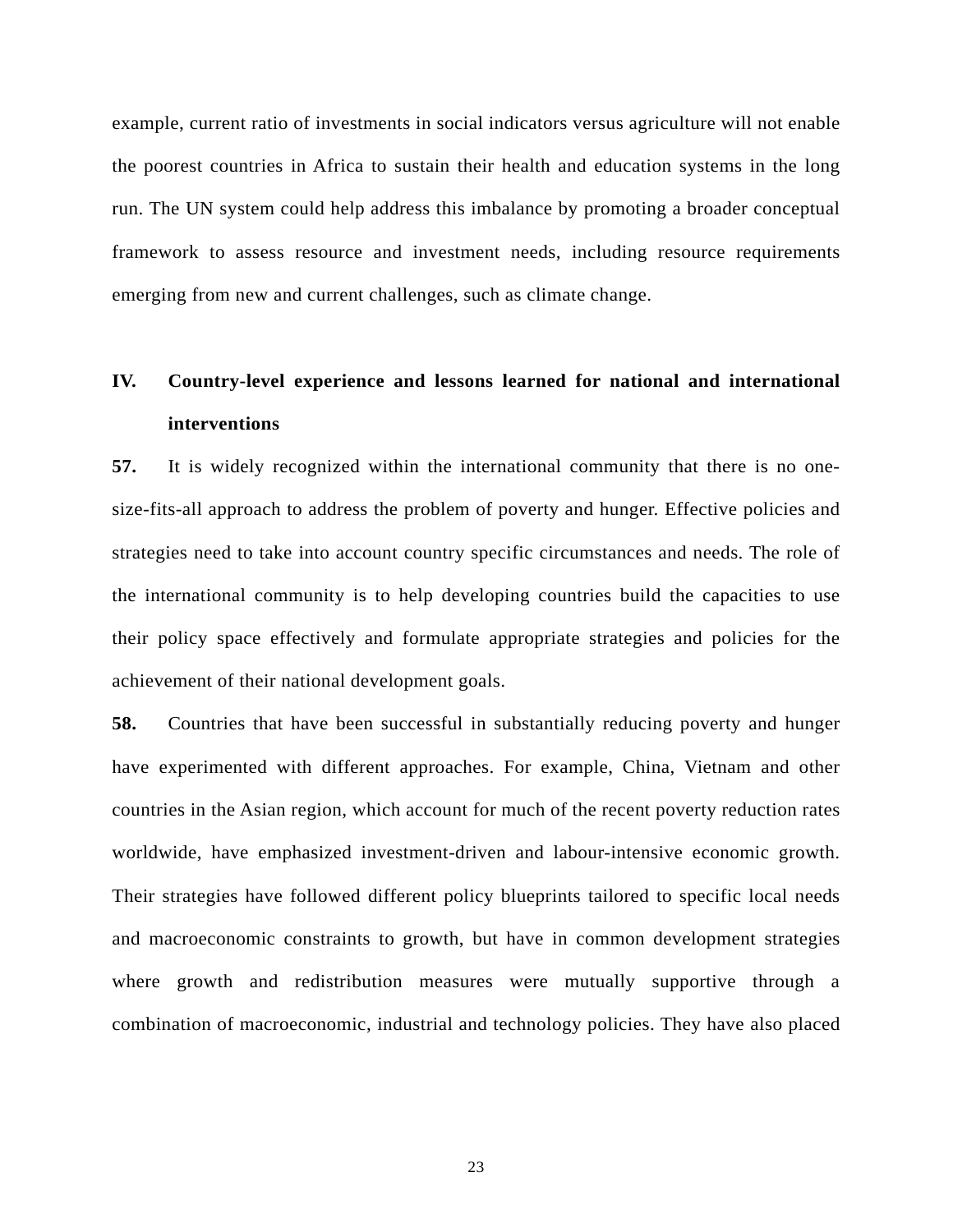great emphasis on raising skills and levels of human capital, on creating formal job opportunities and delivering public social service.

**59.** In countries with large agricultural sectors, effective approaches have emphasized investments in rural and agricultural development and in agricultural manufacturing focused on labour-intensive methods. These have resulted in a significant number of new jobs in the rural area and reduced unemployment rates despite a growing labour force. In low income countries in Africa (e.g. Tanzania, Mozambique, Uganda, and Ghana), and in Asia (e.g. Cambodia), where a majority of people live in the rural areas with a large ratio of rural poor, successful strategies to eradicate poverty and hunger have emphasized a more holistic view of the agricultural sector that stressed the need to coordinate interventions in critical areas outside the immediate purview of the Ministry of Agriculture, such as agricultural markets and rural infrastructure, including social and financial services. The adoption of multi-stakeholder modalities in these countries has helped promoting strong local participation and ownership in the formulation of rural and agricultural sector policies, which are beginning to yield results in terms of employment and income earning opportunities for an ever growing population.

**60.** For a majority of poor countries, however, the challenge of breaking macroeconomic constraints on growth and implementing appropriate policies will continue to depend on the support of international institutions and donor countries. International support is essential to build national capacity to formulate development strategies that encompass the various dimensions of poverty within the broad MDG framework.

**61.** International development cooperation strategies have been most effective when they have been able to promote national dialogue on the nature and social costs of poverty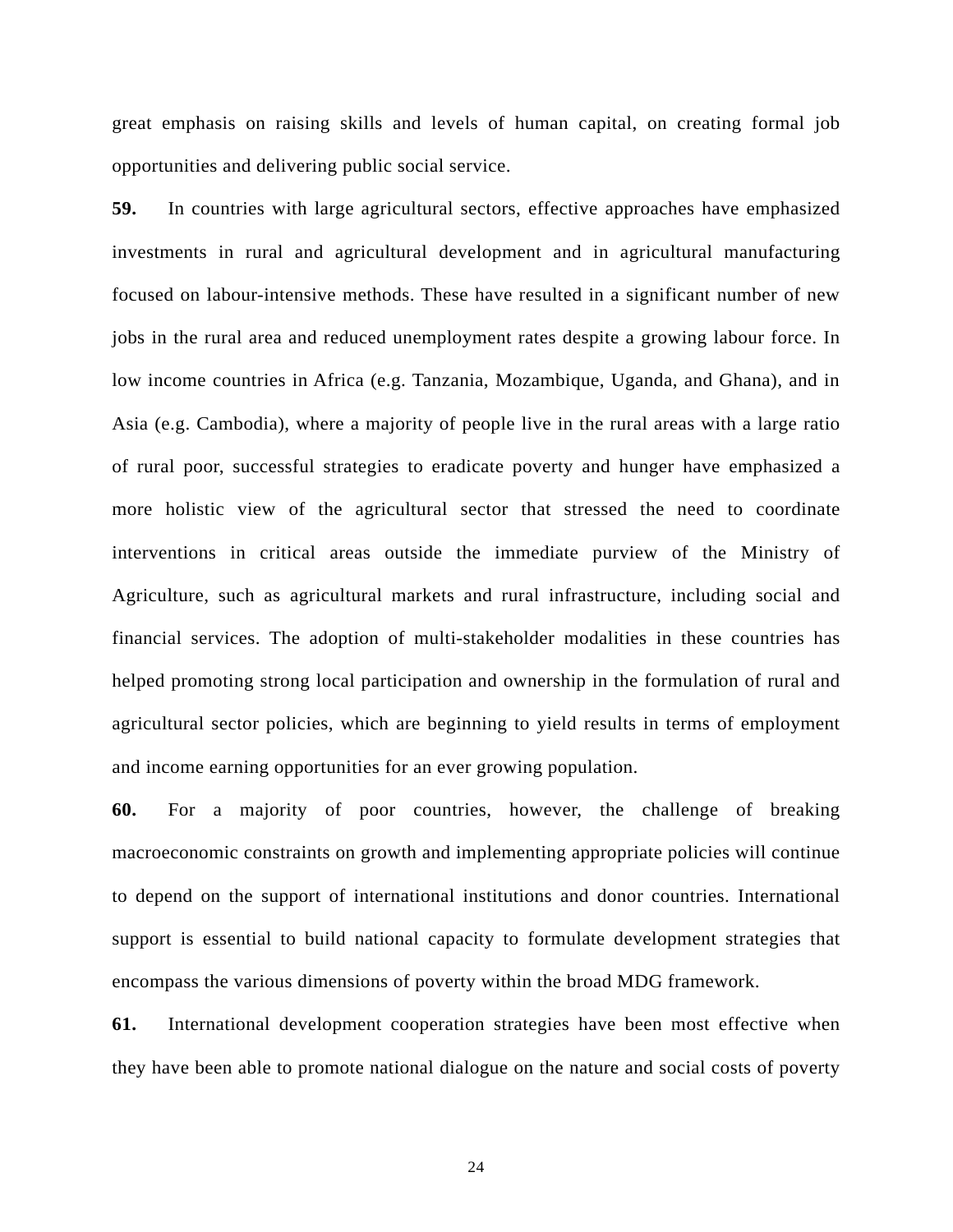in the context of the MDG framework. This approach has been especially effective in identifying policy trade-offs and present government with policy alternatives that addressed their specific macroeconomic constraints and objectives. The UN system has been able to do so by supporting and building national capacity to analyze development problems and constraints with strong local participation and ownership, in the formulation of poverty eradication strategies and sectoral policies. Tanzania, Vietnam and Cambodia are successful examples of this approach.

**62.** Evidence also suggests that the UN system can play a major role in promoting development strategies that link poverty eradication and growth policies more effectively. The Poverty Reduction Strategy Paper (PRSP) process and other similar development assistance frameworks, including the Poverty and Social Impact Analysis (PSIA), have been commended in recent years for adding a social dimension that was missing in earlier strategies and for paying closer attention to the institutional context in which policies are designed and implemented. Nonetheless, there are still serious reservations about the policy content of these instruments and the extent to which they have extended real ownership to local policy makers. In particular, concerns have been expressed that the addition of social policies has allowed a rigid economic strategy and reform agenda to persist in the face of recurrent failure. A key challenge for the UN system is to ensure that existing frameworks are based on solid analysis of the social, environmental and economic impacts of various development policies, including those relevant to the eradication of poverty and hunger, and to promote local participation in and ownership of these instruments. This requires the UN support to focus on building national capacity to analyze all important dimensions of poverty and hunger and promote national participation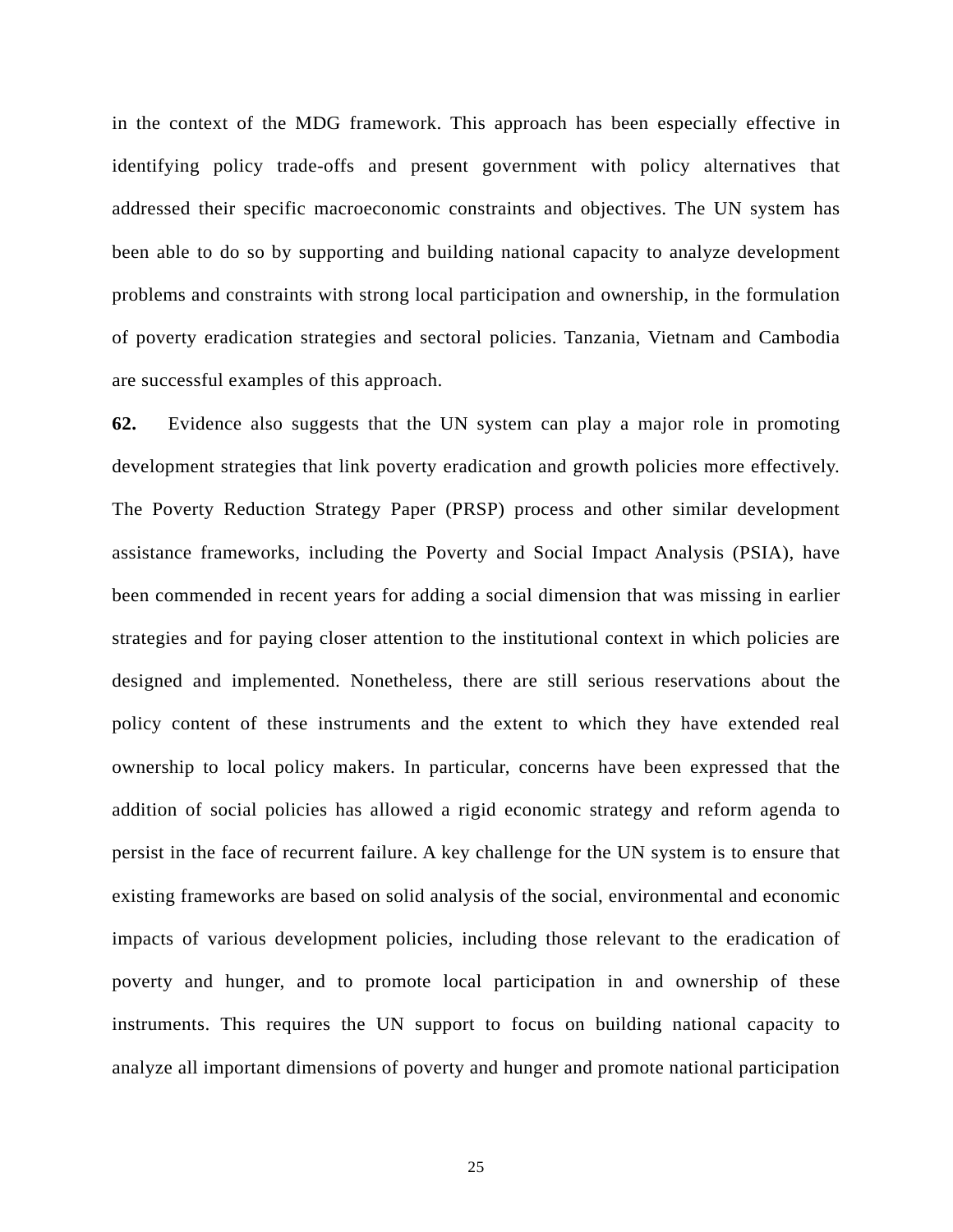to ensure their inclusion in the formulation of national development strategies. It will also require that all these dimensions become key elements of the UNDAF process.

### **V. Conclusions**

**63. The UN system has made some progress towards developing and pursuing more comprehensive approaches towards the eradication of poverty and hunger. This is particularly visible in the areas of employment generation, trade, and rural and agricultural development. At the same time, more needs to be done to integrate sustainable development and science and technology dimensions in UN system programmes and activities supporting national poverty eradication efforts. Science and technology, trade and financing for development are also cross-cutting issues and need to be dealt with at the system-wide level.**

**64. Country level experience offers some lessons on how UN system support could be strengthened. Evidence shows that the UN system has a role to play in helping develop national capacity and leadership to identify effective policies by promoting a better understanding of policy complementarities, for example, between social and agricultural policies; science and technology and poverty eradication policies, energy policies, including bio-energy policies and food security, etc. It has also a role in promoting a better understanding of national, regional and sub-regional challenges by promoting multi-stakeholder approaches and partnerships.** 

**65. Harnessing this potential requires increasing collaboration within the UN system at the analytical, programmatic and operational levels. Increasing the system's analytical capacity is critical to its ability to provide policy support to**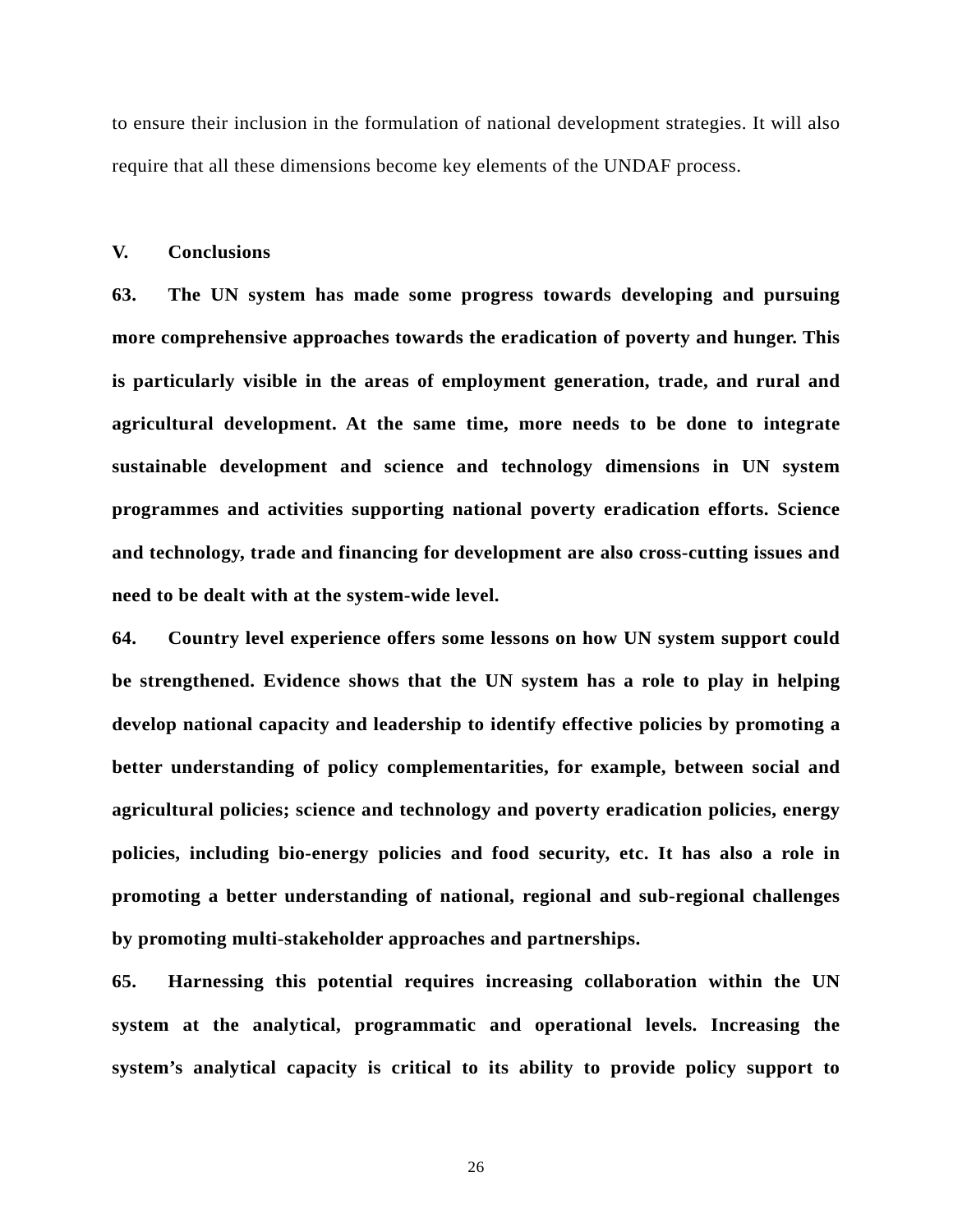**developing countries. To this end, it is essential to promote inter-agency research, analysis, and interdisciplinary studies on a broad range of issues. Further collaboration is especially needed in the areas of statistics, labour, trade, and ICTs in order to share expertise and knowledge existing within the system that can be applied to different areas so as to promote pro-poor policies and strategies in developing countries.** 

**66. Programme coherence and coordination, including through the CEB/HLCP mechanism and other system-wide initiatives, is critical especially in those areas where there is little progress towards a UN common approach, such as sustainable development and science and technology. The development of Toolkits in these areas could be a valuable means to streamlining those dimensions in the programmes and policies of UN system organizations.** 

**67. At the operational level, the UN system should make more effective use of existing frameworks and instruments for country level support such as UNDAF, PRSP, and PSIA, to ensure that the various dimensions of poverty and hunger are taken into account in these frameworks. To this end, the participation of all relevant UN agencies in these processes is critical.** 

### **VI. Recommendations**

**68. Strengthen national capacity to analyze the social impact of rural and agricultural development especially on employment, in order to facilitate the integration of social dimensions in strategies for sustainable rural and agricultural development;**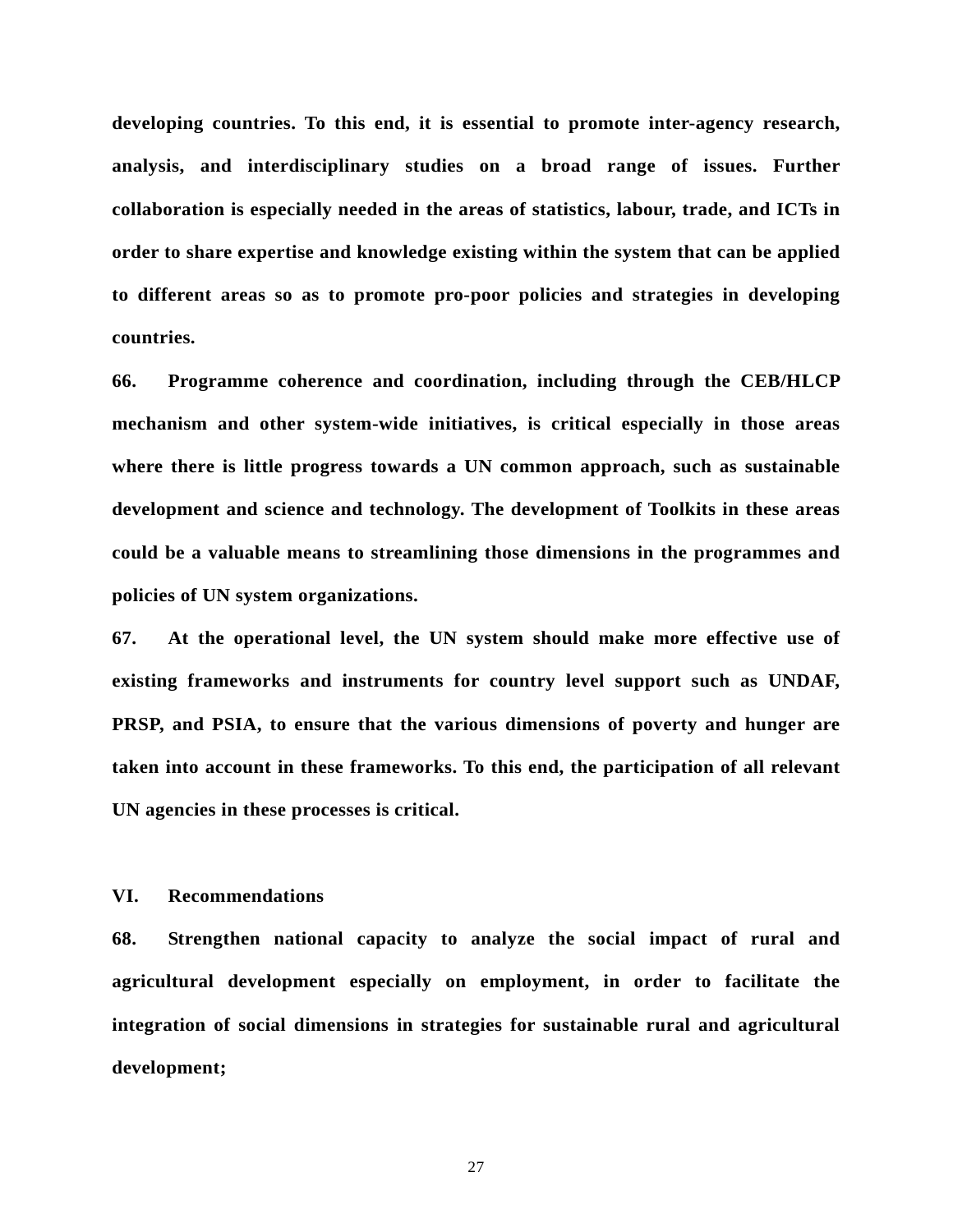**69. Build national capacity to analyze the impact of natural resource management, including water, land and forestry, on the livelihoods of those depending directly on these resources in order to integrate natural resource management and poverty alleviation policies in the context of national development strategies;** 

**70. Promote the integration of an "urban pillar", focused on the urban poor of populated slums, in the CCA and UNDAF processes to facilitate the inclusion of sustainable urbanization and urban poverty reduction in national poverty eradication strategies;**

**71. Promote the integration of sustainable development and science and technology in the policies, programmes and operations of all UN system organizations to eradicate policy and hunger, including through the development of system-wide Toolkits;** 

**72. Promote a system-wide programme of work on science and technology, including ICTs, for poverty reduction. This programme of work should also include the formulation of pro-poor science and technology programmes and support to the development of institutional capacities in science and technology for poverty reduction;**

**73. Promote joint inter-agency efforts to support UNCTAD's Sixth Tranche Programme in supporting the implementation of IADGs, including MDGs through innovation, networking and knowledge management;** 

**74. Encourage development of analytical tools for identifying sector imbalances in resource and investment allocations, e.g. between social and agriculture expenditures;**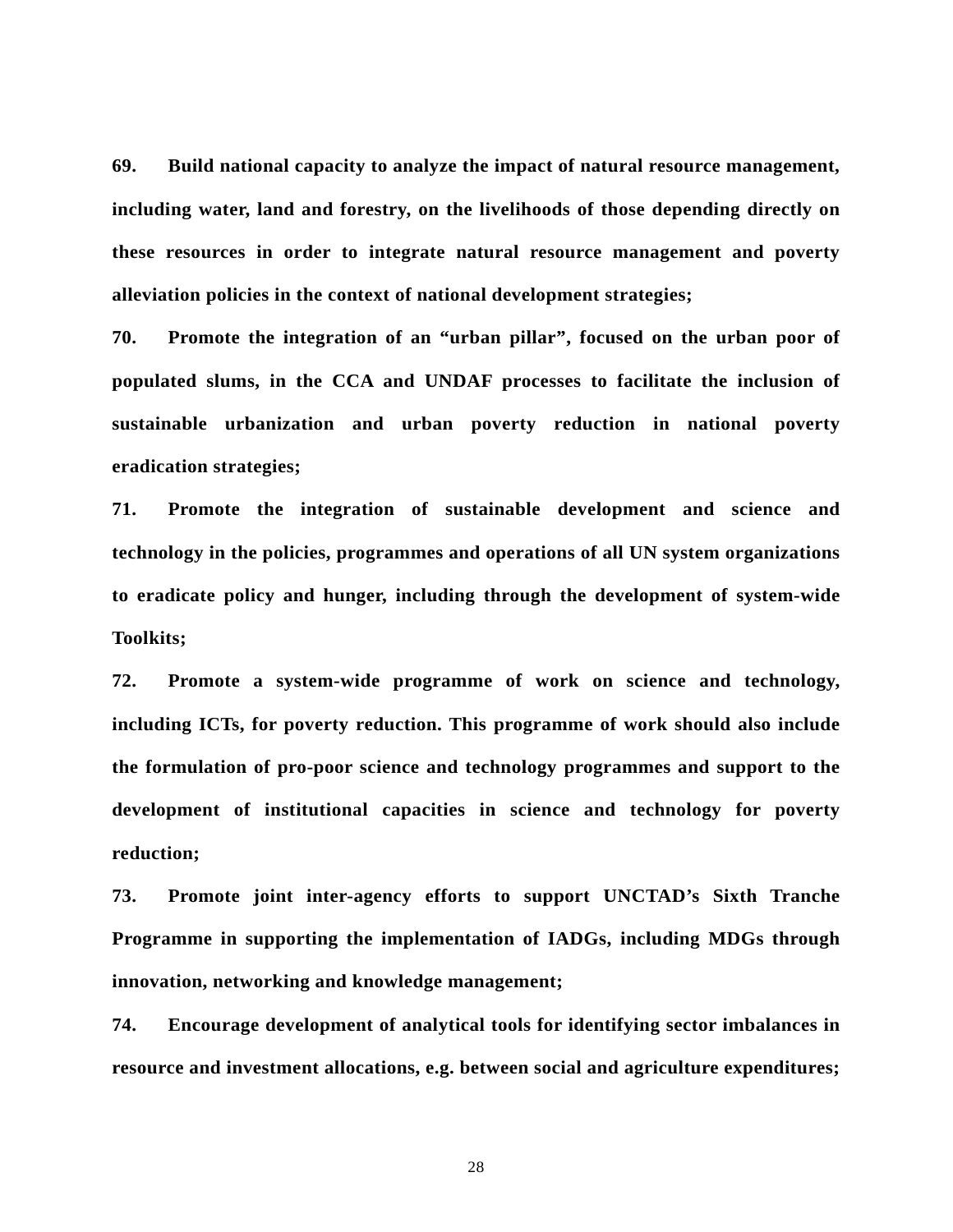**and addressing new resource needs to deal with emerging challenges such as climate change and urban poverty;** 

**75. Promote joint assessment of trends and characteristics of aid flows and their impact on social indicators of rural development;**

**76. The UN system should continue to streamline the support of all UN agencies and programmes to national development strategies in order to ensure that all relevant dimensions of poverty and hunger are taken into account in these strategies.** 

**77. The UN system should also continue to pursue efforts to promote national participation in and ownership of poverty reduction strategies through its systemwide coordination mechanism and by promoting multi-stakeholder approaches to enhance participation of local authorities, civil society organizations, and private sector.**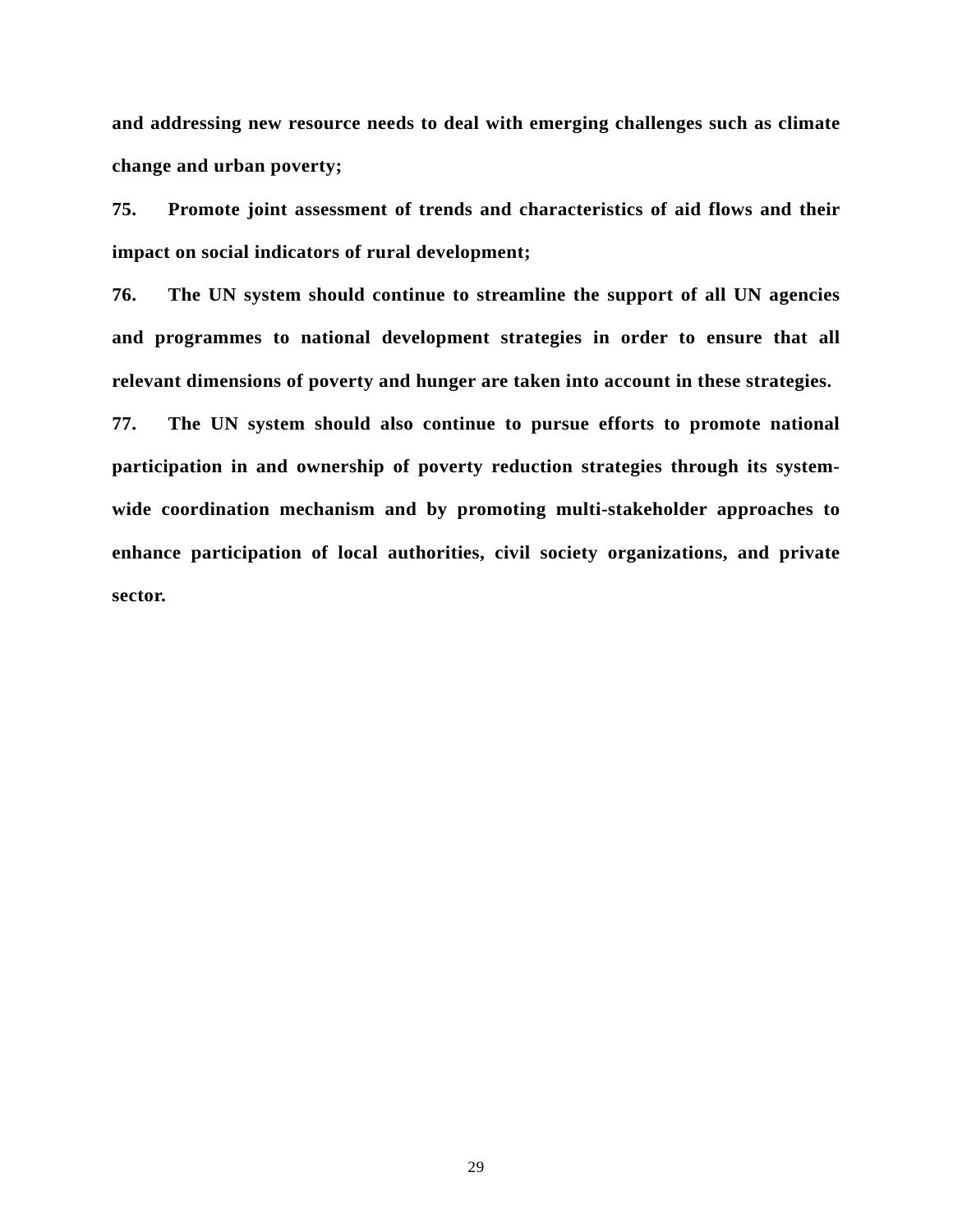### **Annex**

### **MDG 1 – Eradication of Poverty and Hunger**

### **UN system initiatives**

### **Food security and nutrition**

- To accelerate progress towards MDG1 the Executive Directors of WFP, UNICEF and WHO have established a senior-level Interagency Team, with strong support from FAO and civil society partners, known as the *REACH: ending child hunger and undernutrition initiative*. The team has developed a workplan to support governments in scaling up evidence-based nutrition interventions, building on WHO-led analyses of country readiness to act at scale, and other similar exercises. A strong focus on enhanced UN system collaboration and harmonization is part of the workplan. This approach is already being implemented in five countries in northern Sahel and will soon be developed in eastern and central Africa.
- WFP Food for Education (FFE) programmes increasingly operate under the umbrella of the *Essential Learning Package (ELP)*, a set of twelve interventions to improve the school health and nutrition of school-age children. The ELP is based on the Focusing Resources on Effective School Health (FRESH) Framework, an inter-sectoral initiative, providing the context for effective implementation of access to health and nutrition services within school health programmes.
- The *International Alliance against Hunger (IAAH), a* voluntary partnership among the Rome-based UN food agencies, NGOs, CSOs, private sector and other local, national and international actors, was officially launched during World Food Day, 16 October 2003, as a coordination mechanism to build multi-stakeholder platforms for advocacy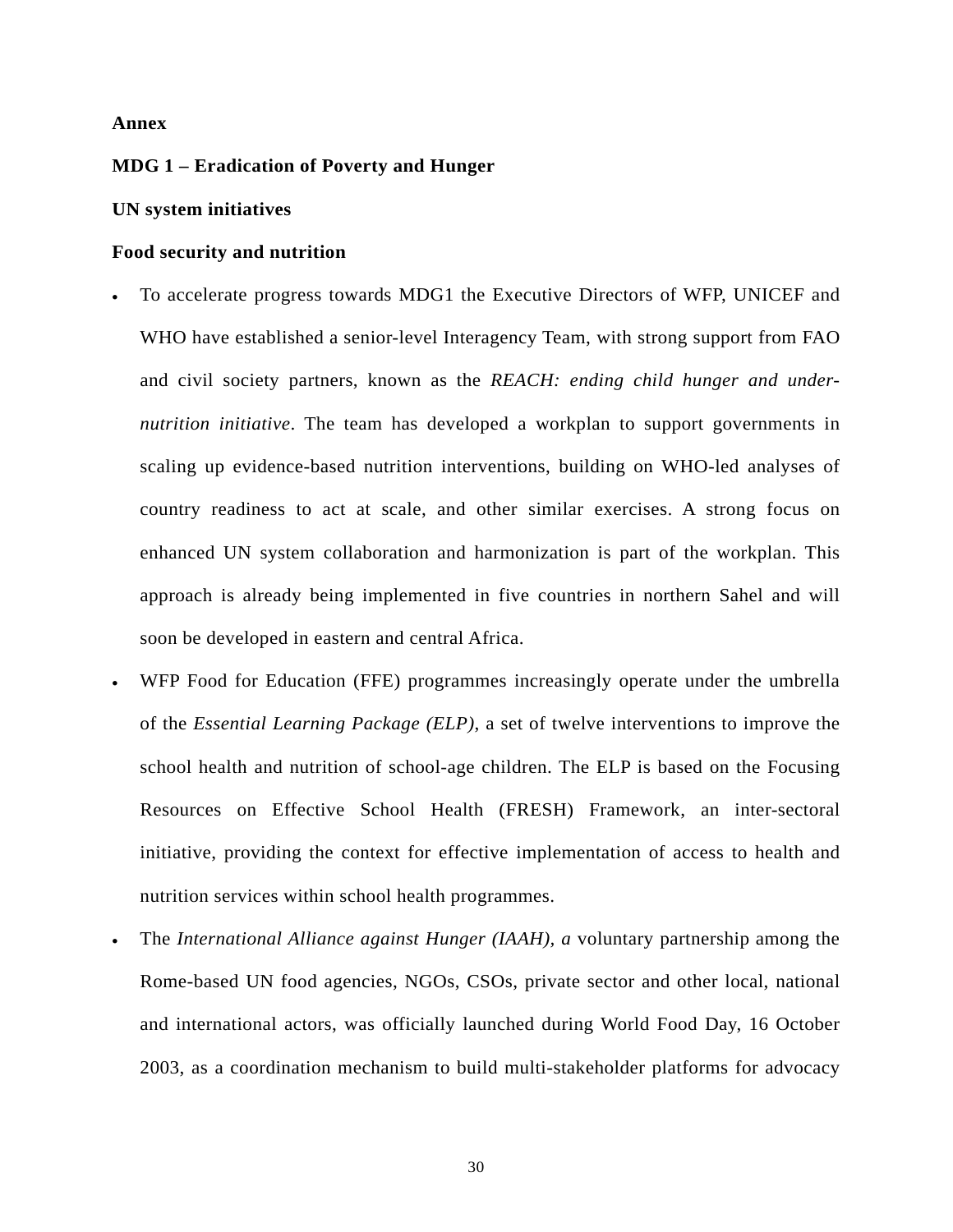against hunger. To date, there are 19 active national alliances and 25 more in various stages of development, providing a forum for mobilizing a range of government, United Nations and civil society actors.

UNICEF, which is taking the lead on nutrition within the UN system, is closely working with other UN agencies, including WHO, WFP, FAO, as well as with the World Bank to harmonize strategies, policies and programmes to fight hunger.

UNU-WIDER is carrying out a study that looks at the problem of hunger from a combination of economic, social and political perspectives.

### **Rural and agricultural development**

- FAO supports member states in establishing broad-based National and Regional Programmes for Food Security (NPFS and RPFS) which bring together government, non-governmental and international actors within a common framework. To date, 30 NPFS and 4 RPFS have been formulated and approved through national processes and 15 NPFS and 3 RPFS are already under implementation. In Africa, the programmes are in specific support of the Comprehensive Africa Agriculture Development Programme (CAADP) of NEPAD.
- The ILO's Training for Rural Economic Empowerment (TREE) tool, implemented jointly by government and private sector partners, is a community-based training programme for income generation and employment creation, targeting the most marginalized groups of society. It demonstrates how the limited opportunities for skills development in poor rural areas can be expanded and then linked to employment by identifying local potential economic opportunities, designing and delivering community-based training to take advantage of those opportunities, and providing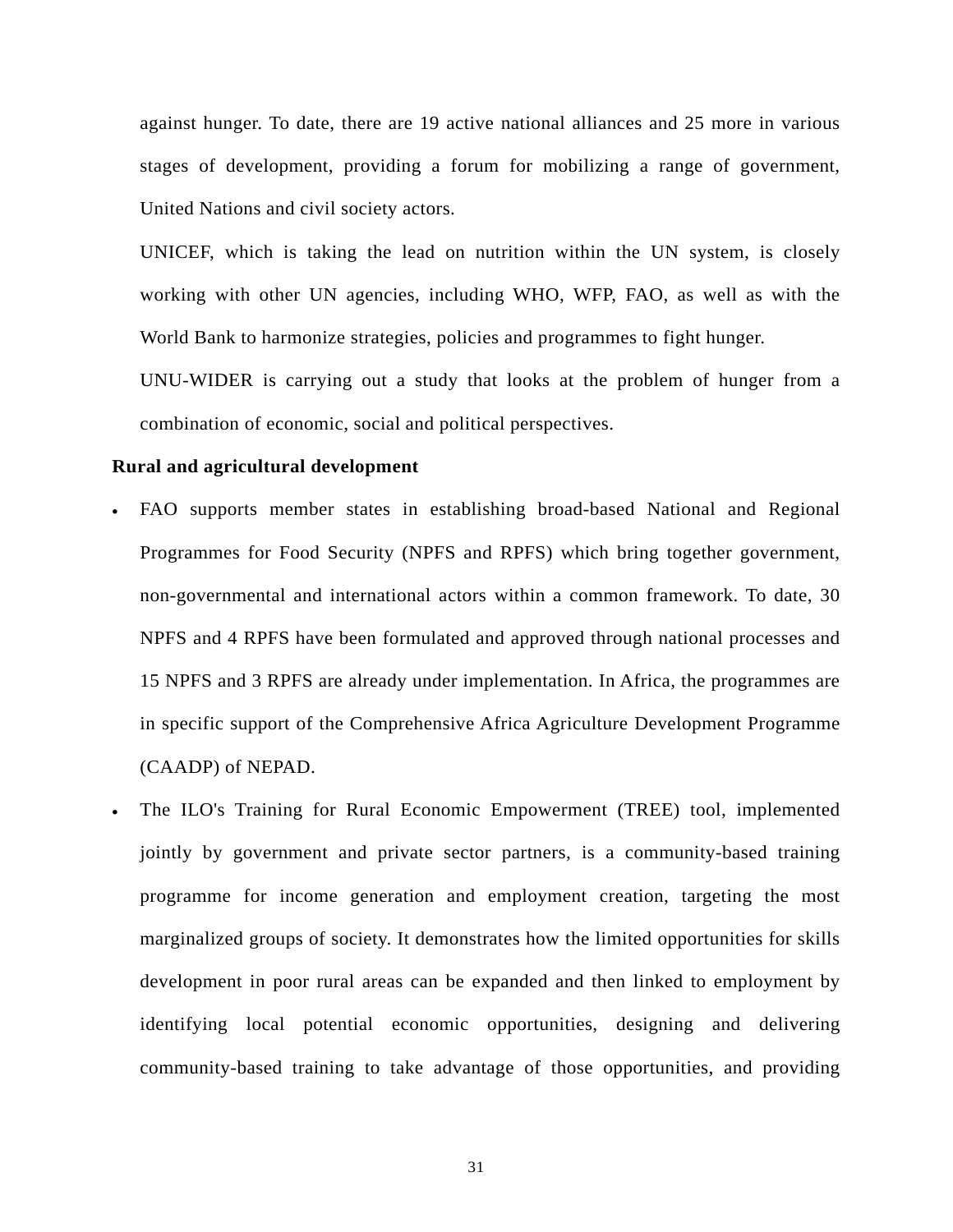post-training services. The TREE programme is being adapted and implemented in Madagascar, Nepal, Niger and Sri Lanka.

IFAD launched a 19 million US dollar project in Burkina Faso, which will help approximately 20,000 poor rural household bolster their crop production and incomes by improving irrigation through a small scale irrigation and water, management project. The Project will start with an information, education and communication campaign, which increase participants' ability to intensify and diversify crops as well as support market[i](#page-34-0)ng activities.<sup>i</sup> This project is exemplary for IFAD's approach in its 184 ongoing projects with a financed of slightly less than USD 3 billion.

### **Employment**

The ILO has addressed the employment needs of developing countries by focusing on strategies to encourage and support equitable growth. It has promoted policy dialogue and initiatives with relevant international organizations, government and other partners in respect to growth, investment and employment to promote equitable growth strategies. Its *Employment-Intensive Investment Programme (EIIP)*, which is operational in some 50 countries, assists governments in developing and monitoring employment-intensive infrastructure programmes comprising the reinforcement of the capacity of the private sector, community-based organizations and line ministries in charge of such programmes.

### **Science and technology:**

• UNCTAD's *Least Developed Countries Report 2007*, which focused on "Knowledge, Technological Learning and Innovation for Development" provides a first comprehensive survey of the development of technological capabilities in the LDCs,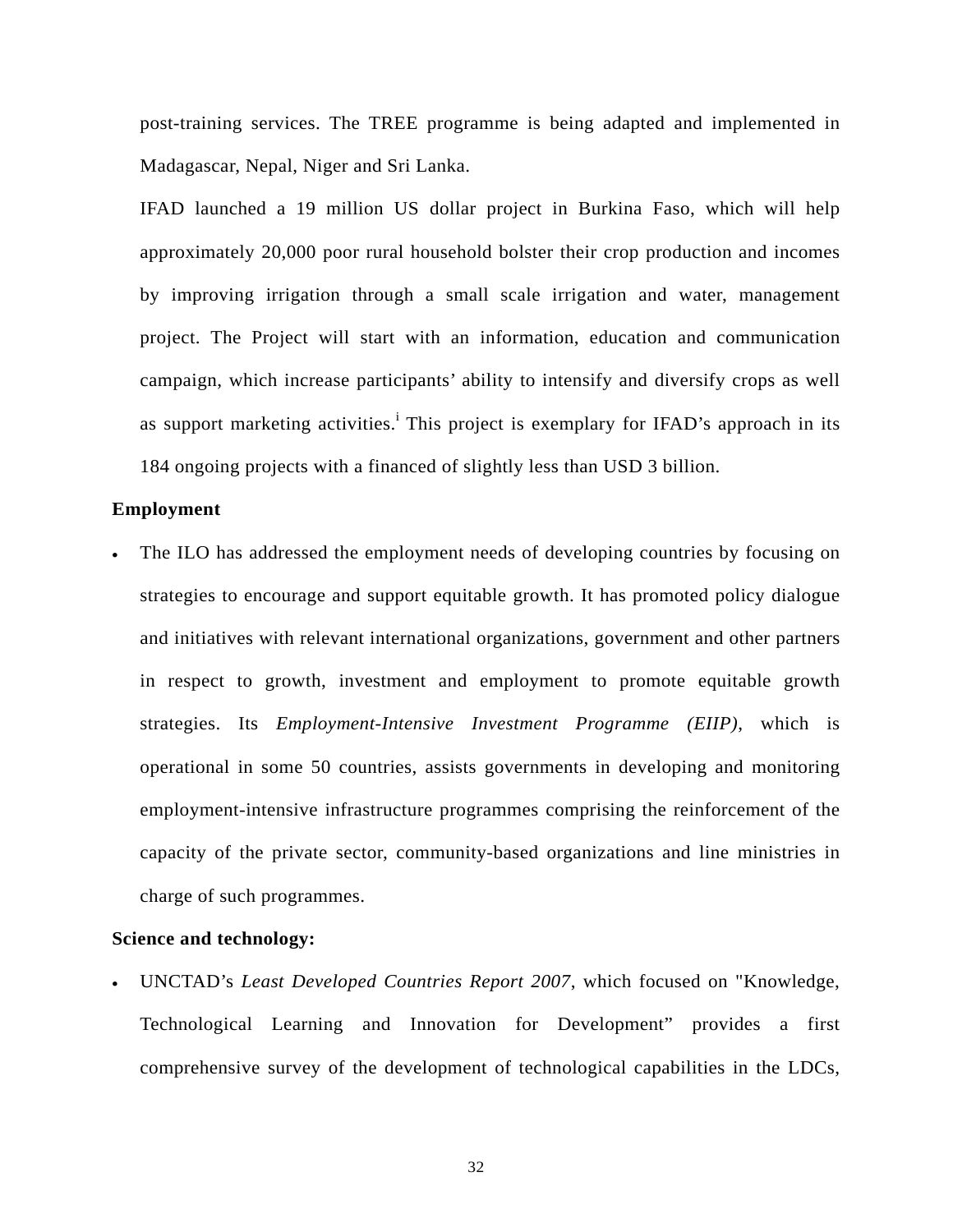which are lagging most behind in the area of science and technology; while the UNCTAD *Information Economy Report 2006* has developed a pro-poor ICT policy framework to design and evaluate ICT policies and assess their value in terms of their impact on people living in poverty.

• FAO and the International Telecommunication Union are taking the lead in the development of an e-agriculture information and communications technology application, as follow up to the World Summit on Information Society.

The IAEA specifically addresses the effective transfer of nuclear technologies and knowledge for sustainable development, concentrating on food and agriculture, human health, water resources, environment and industry. Over the last four years, specific thematic areas of IAEA technical cooperation to eradicate poverty and huger included support to Member States technical, research and regulatory institutions to play a valuable role in national development, safety and security. Input on nuclear science and technology helped build capacities in the following MDG-related areas: sustainable energy planning and development, food and agriculture, human nutrition and maternal health, marine and terrestrial environmental protection.

### **Sustainable development**

- UNEP and ILO have worked on a joint UNEP-ILO study on "Green Jobs" that will be published in mid-2008; while FAO, IFAD and ILO have worked on a methodology to assess the impact of climate change in rural areas for use in national climate change adaptation strategies, planned for 2008.
- The UNFF Secretariat currently works with 14 other UN agencies, funds and programmes as well as leading international forest-related organizations through the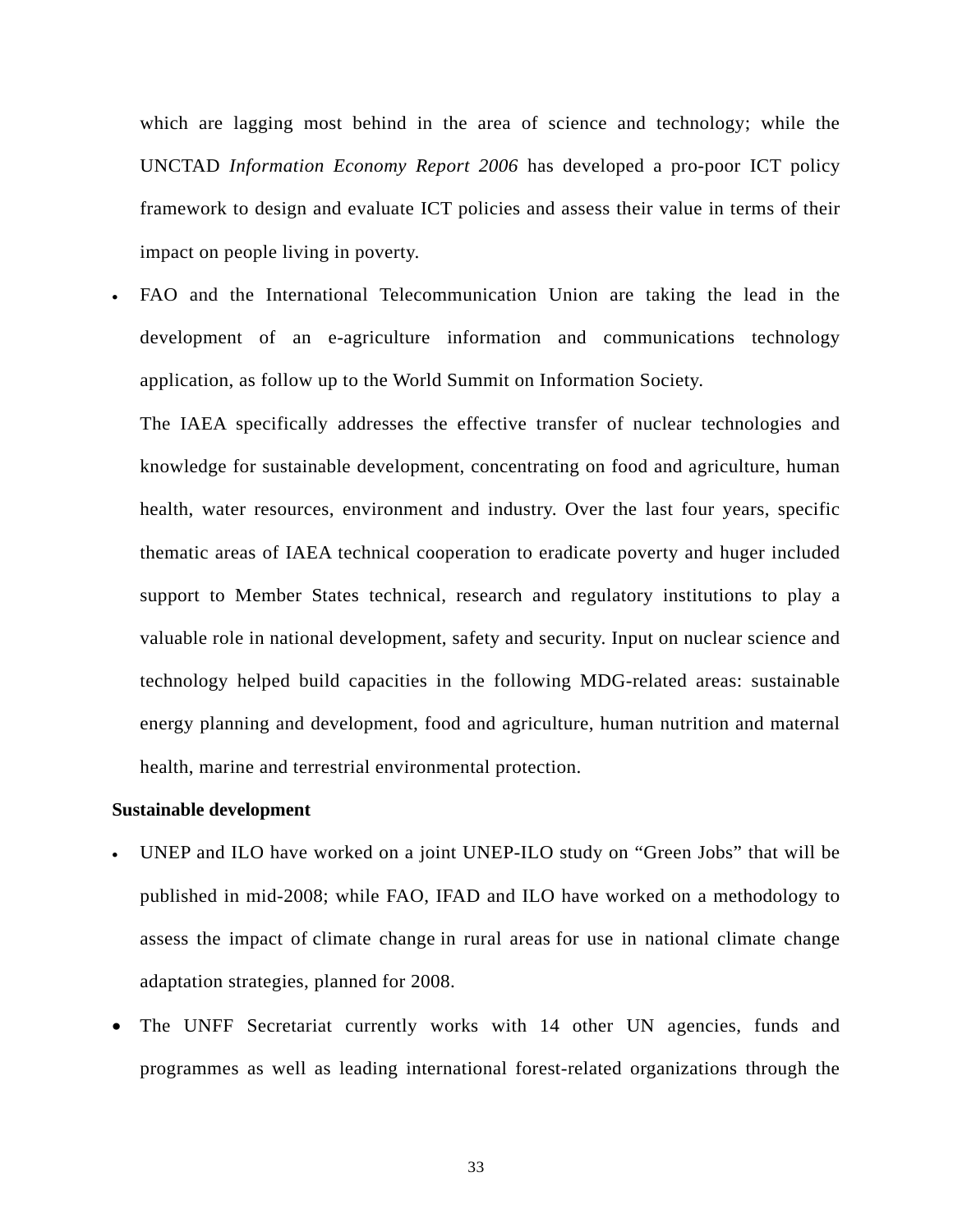Collaborative Partnership on Forests to enhance collaboration and synergy. A number of collaborative activities undertaken through the Partnership seek to promote and enhance poverty alleviation and enhancement of livelihoods.

• The *Collaborative Partnership on Forests* (CPF), an innovative partnership of 14 major forest-related international organizations, institutions and convention Secretariats established in April 2001, has taken the lead in advancing sustainable forest management for the eradication of poverty and hunger. The adoption of the *Non-Legally Binding Instrument on All Types of Forests* on 17 December 2007 has further advanced efforts to monitor the state of the world's forests and secure long-term political commitment to sustainable forest management.

### **Financing for development:**

- Ahead of the 2008 follow-up on the International Conference on Financing for Development, the *2008 UNCTAD Trade and Development Report* examines the implications of the changes the world economy has undergone since the formulation of the Monterrey Consensus in 2002 for the challenges faced by developing countries in financing new productive capacities. It also looks at adapting the global partnership for development to new features of global economic interdependence; reforming the international financial architecture; and new approaches to mobilizing domestic financial resources.
- The UNCTAD project on *"Mobilizing financial resources: developing local capacities for growth towards attaining the MDGs in Africa",* is expected to produce a policy handbook on enhancing the role of domestic resources in development; while the *UNCTAD Economic Development in Africa Report 2007, on "Reclaiming Policy Space:*